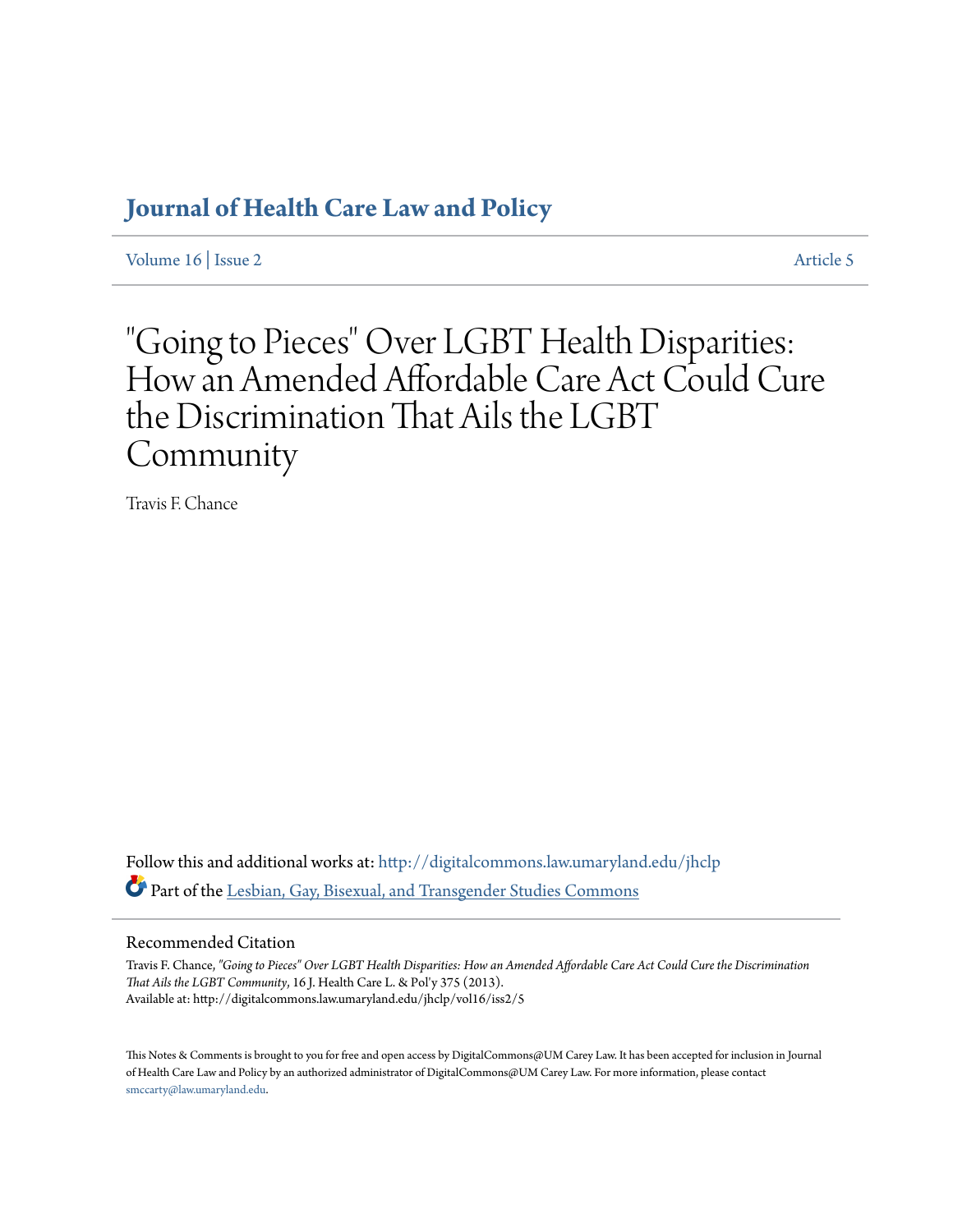## **"GOING TO PIECES" OVER LGBT HEALTH DISPARITIES: HOW AN AMENDED AFFORDABLE CARE ACT COULD CURE THE DISCRIMINATION THAT AILS THE LGBT COMMUNITY\***

#### <span id="page-1-2"></span><span id="page-1-1"></span><span id="page-1-0"></span>TRAVIS FRANKLIN CHANCE\*\*

Minority groups, especially those defined along racial and ethnic lines, frequently suffer from health care disparities that non-minority populations do not.<sup>1</sup> In addition to racial and ethnic disparities in health care, disparities are also evident in the lesbian, gay, bisexual and transgender (LGBT) community.<sup>2</sup> The LGBT community has higher-than-average rates of uninsured persons and experiences barriers to high quality care that non-LGBT persons do not, such as being denied health services outright based upon their LGBT status and, in some cases, physical altercations with discriminatory health care providers.<sup>3</sup> The primary cause of these gaps in access to quality medical services is the social stigma associated with a

Copyright © 2013 by Travis Franklin Chance.

<sup>\*</sup> These phrases are in reference to a scene from THE BIRDCAGE (United Artists 1996) in which one of the main characters, Armand, is trying to encourage his life partner Albert, to be less hysterical when minor issues arise by telling him that the important thing to remember is "not to go to pieces," but to act nonchalantly.

<sup>\*\*</sup> JD Candidate 2014, University of Maryland Carey School of Law (Baltimore, MD). BS Biochemistry, Georgia Institute of Technology (Atlanta, GA). I would like to thank all members of the editorial board of the Journal of Health Care Law & Policy who were involved in refining this comment and my family, for showing me that all people deserve to be treated with respect and dignity.

<sup>1.</sup> Joseph R. Betancourt et al., *Defining Cultural Competence: A Practical Framework for Addressing Racial/Ethnic Disparities in Health and Health Care*, 118 PUB. HEALTH REP. 293, 294 (2003).

<sup>2</sup>*. See, e.g.*, U.S. DEPT. OF HEALTH & HUMAN SERVS., *Fact Sheet–The Affordable Care Act and LGBT Americans*, HEALTHCARE.GOV (last updated Feb. 17, 2012), http://www.healthcare.gov/news/ factsheets/2011/01/new-options-for-lgbt-americans.html (stating that evidence shows disproportionately low rates of insurance in the LGBT community).

<sup>3.</sup> LAMBDA LEGAL, WHEN HEALTH CARE ISN'T CARING: LAMBDA LEGAL'S SURVEY OF DISCRIMINATION AGAINST LGBT PEOPLE AND PEOPLE WITH HIV 5–6 (2010), *available at*  http://www.lambdalegal.org/health-care-report [hereinafter Lambda Legal Study] (describing unique barriers to LGBT health care, such as past experiences of harsh treatment, discrimination, and bias).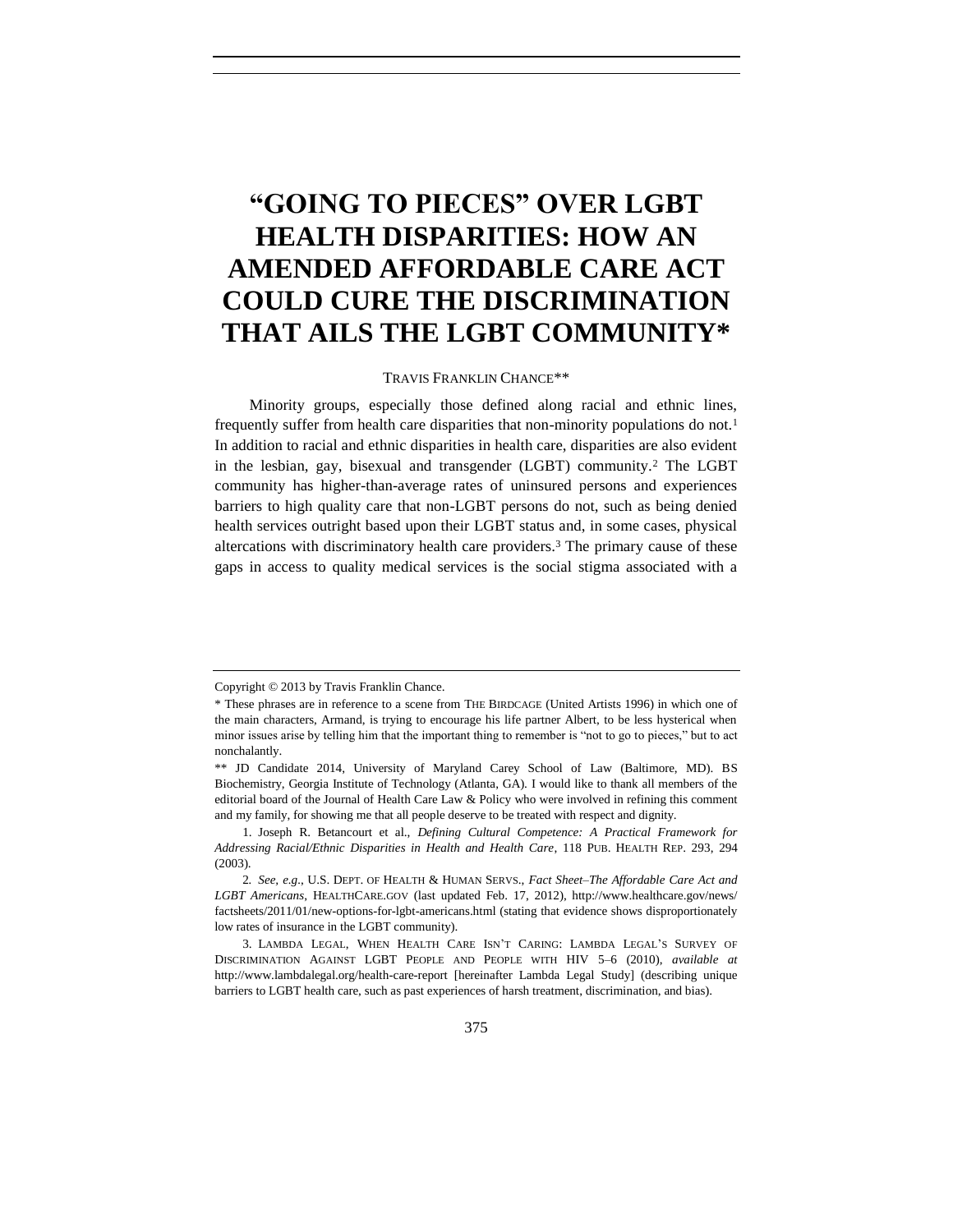patient's LGBT status, which in turn causes LGBT Americans to delay seeking health care when needed or to avoid it altogether.<sup>4</sup>

<span id="page-2-1"></span>There is little doubt that the Patient Protection and Affordable Care Act (the ACA) is one of the most significant pieces of legislation in recent decades, and both opponents and proponents agree that its breadth is sweeping.<sup>5</sup> Both sides of the political firestorm surrounding the ACA likewise cannot dispute with any force that the United States' health care system was in dire need of reforms and regulatory changes—as of 2010, 45,000 Americans died annually without health insurance and two million cancer patients annually declined health care out of an inability to meet skyrocketing treatment costs.<sup>6</sup> These gaps in coverage are exacerbated when aspects such as race or other minority status are considered.<sup>7</sup>

<span id="page-2-0"></span>Two of the major purposes behind the enactment of the ACA are to increase access to and improve the quality of health care for all Americans.<sup>8</sup> This paper argues that because the ACA's reformatory focus is on increasing access to care,<sup>9</sup> which will likely work to remedy some of the discrimination that results in the LGBT community's disparate access to care,<sup>10</sup> it fails to comprehensively combat broader LGBT health care discrimination because it will do nothing to remedy the stigma that results in lower quality care.<sup>11</sup> As a result, the ACA fails to address the specific needs of the LGBT community and will not, as it stands, close the gap in any meaningfully significant way between LGBT health care and that of non-LGBT persons.<sup>12</sup> Policy suggestions aimed at eliminating the disparate health status of LGBT Americans intensify this concern because they, like the ACA, focus on

<sup>4</sup>*. See*, *e.g.*, *id.* at 9–11 (describing unique barriers to LGBT health care, such as disrespectful attitudes, discriminatory treatment, inflexible or prejudicial policies, and refusals of essential care due to social stigma associated with the patient's status as LGBT, affecting the quality of care received).

<sup>5</sup>*. See* David M. Herszenhorn & Robert Pear, *Final Votes in Congress Cap Battle Over Health*. N.Y. TIMES, Mar. 26, 2010, at A17 (quoting Senate Majority Leader Harry Reid's assertion that the legislation will affect health care, jobs, economic recovery, the federal deficit, and expansion of antidiscrimination provisions); MICHAEL D. TANNER, CATO INST., BAD MEDICINE: A GUIDE TO THE REAL COSTS & CONSEQUENCES OF THE NEW HEALTH CARE LAW 1 (2011), *available at*  http://www.cato.org/pubs/wtpapers/BadMedicineWP.pdf (indicating that the sheer size of the legislation itself—2,500 pages and 500,000 words—is indicative of its impact).

<sup>6.</sup> JOHN GEYMAN, HIJACKED: THE ROAD TO SINGLE PAYER 205 (2010).

<sup>7.</sup> U.S. CENSUS BUREAU, INCOME, POVERTY AND HEALTH INSURANCE COVERAGE IN THE UNITED STATES: 2009 23 (2010), *available at* http://www.census.gov/prod/2010pubs/p60-238.pdf.

<sup>8.</sup> GEYMAN, *supra* note [6](#page-2-0), at 2.

<sup>9</sup>*. See infra* Part III.D. For example, the individual mandate is a primary regulatory pillar upon which the ACA rests and is aimed at increasing the national insurance coverage rate by encouraging uninsured Americans to purchase health insurance or pay a tax. *See* 26 U.S.C. § 5000A (2011). Another key provision of the ACA is the expansion of Medicaid eligibility, which will further increase access to health care. *See* 42 U.S.C. § 1396d(y)(1) (2011).

<sup>10</sup>*. See infra* Part II.A.

<sup>11</sup>*. See infra* Part III.D*.*

<sup>12</sup>*. See infra* Part III.D.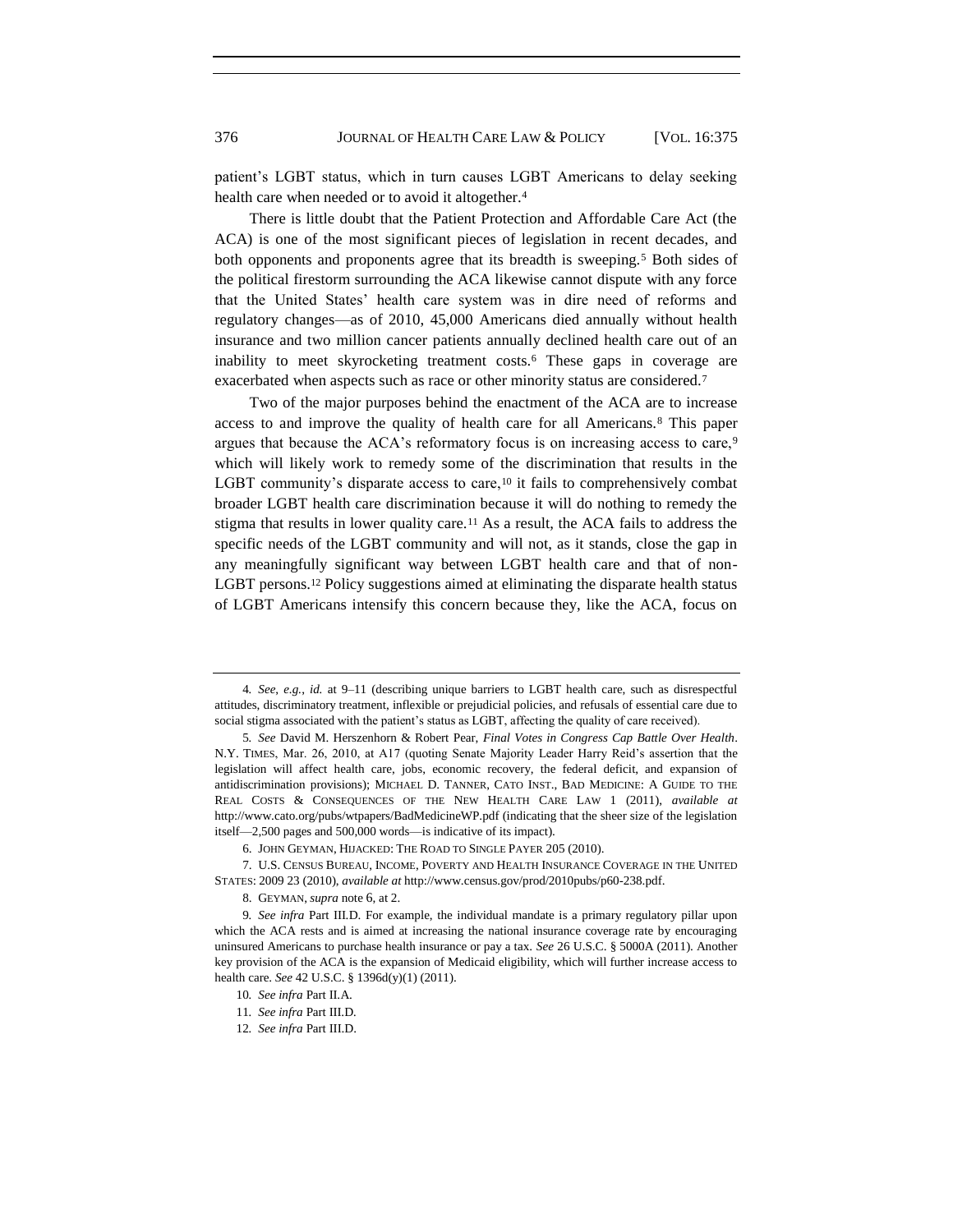ensuring equal access to care between LGBT and non-LGBT individuals, rather than the broader effects of discriminatory attitudes and behaviors.<sup>13</sup>

This comment argues that without shifting the policy and regulatory focus towards the significant improvement of the *quality* of care for LGBT Americans, efforts to increase *access* to health care in that community will prove to be futile.<sup>14</sup> Part I will provide a substantial overview of the current status of LGBT health in the context of access to and quality of health care services, framing those issues through the lens of discriminatory attitudes and behaviors. Part II will review current policy suggestions for remediation of the LGBT community's disparate health care status, explaining why those suggestions are unworkable and concludes that cultural competency training is an effective solution to combat discrimination in LGBT health care. Part III provides a brief history of American health reform, a summary of the ACA's goals and methodology, and describes the relationship between the ACA and the specific health care needs of the LGBT community. Part IV will then provide a practical proposal as to how the ACA can be amended to provide cultural competency training to health care providers, resulting in a reduction in discriminatory attitudes and a meaningful change in the health of LGBT Americans. Part IV will also explain why the ACA is a better choice for such reform than other avenues.

#### <span id="page-3-1"></span><span id="page-3-0"></span>I. DISCRIMINATION: THE ROOT OF ALL LGBT HEALTH CARE EVILS

The LGBT community experiences substandard access to health care, as well as substandard provision of health care services, as compared to non-LGBT individuals.<sup>15</sup> American society still engages in persistent bias and hostility towards homosexuality and transgenderism, despite increasing acceptance in recent times.<sup>16</sup> The medical community is not insulated from these pervasive social stigmas. Health care providers' discriminatory policies and practices are the genesis of LGBT health disparities.<sup>17</sup> For example, Lambda Legal, a public interest group dedicated to advocating for LGBT rights, conducted a recent survey in which it found that fifty-six percent of lesbian, gay, and bisexual (LGB) respondents, seventy percent of transgender respondents, and sixty-three percent of HIV-positive

<sup>13</sup>*. See infra* Part II.A–C.

<sup>14</sup>*. See infra* Part III.D*.*

<sup>15.</sup> Emily Kane-Lee & Carey Roth Bayer, *Meeting the Needs of LGBT Patients and Families*, NURSING MGMT., Feb. 2012, at 43, 43–44.

<sup>16.</sup> Laura Dean et al., *Lesbian, Gay, Bisexual, and Transgender Health: Findings and Concerns*, 4 J. GAY & LESBIAN MED. ASS'N 101, 102 (2000).

<sup>17</sup>*. See* COMM. ON LESBIAN, GAY, BISEXUAL & TRANSGENDER HEALTH ISSUES & RESEARCH GAPS & OPPORTUNITIES, INST. OF MED., *The Health of Lesbian, Gay, Bisexual, and Transgender People: Building a Foundation for Better Understanding* 14, 211–13 (2011), *available at*  http://www.iom.edu/Reports/2011/The-Health-of-Lesbian-Gay-Bisexual-and-Transgender-People.aspx (providing a detailed account of societal stigma attached to the LGBT community); s*ee also* Dean et al., *supra* note [16,](#page-3-0) at 103 (stating that in addition to society at large, medical providers themselves also engage in discriminatory practices against LGBT persons that impact receipt of medical services).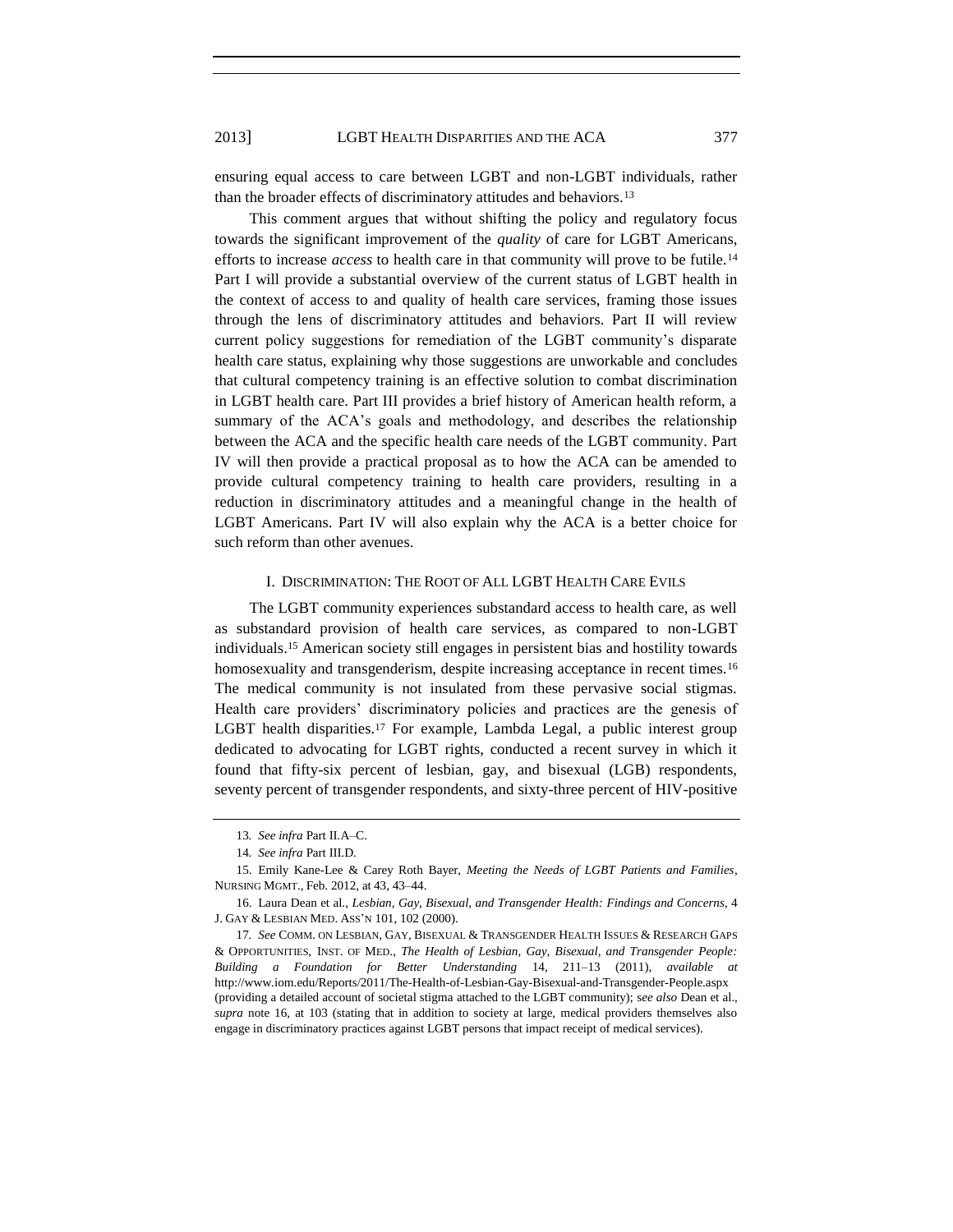respondents had experienced discriminatory practices, including refusal of needed services, refusals to touch the patient, use of excessive precautions, harsh language from providers, being blamed for health problems, or physical abuse in their health care.<sup>18</sup> This differential treatment, as compared to non-LGBT persons, results from strongly held societal views on gender roles and bias towards minority sexual orientations and identities that then manifest in providers' discriminatory behaviors and practices.<sup>19</sup>

Disparities in health care, as well as in life experiences, for LGBT persons are widespread. For example, the LGBT community sees higher incidences of particular disorders and diseases, suicidal ideation, violence, obesity, substance abuse, and discrimination.<sup>20</sup> Laws also rarely protect the LGBT community from discriminatory practices and policies.<sup>21</sup> For example, the health insurance industry frequently discriminates against LGBT persons and many are also excluded from qualifying for certain Social Security and Medicare benefits based on their sexual orientation or gender identity.<sup>22</sup> Providers' discriminatory practices and policies affect two primary facets of health care delivery in the context of LGBT persons: access to and quality of health care services.<sup>23</sup> After discussing the broader

23*. See* Dean et al., *supra* not[e 16,](#page-3-0) at 106–08 (discussing the bias present in health insurance and government programs that prevent many LGBT persons from accessing affordable health treatments and how physicians' adherence to social stigma associated with LGBT persons can cause them to provide substandard care, in turn affecting health outcomes); s*ee also* Lambda Legal Study, *supra* note [3](#page-1-0) and

<span id="page-4-0"></span><sup>18</sup>*. See* Lambda Legal Study, *supra* note [3](#page-1-0), at 5.

<sup>19</sup>*. Id.* at 12; *see also* Dean et al., *supra* note [16,](#page-3-0) at 103 (framing the health disparities in the LGBT population as primarily a function of social stigma).

<sup>20</sup>*. See* Dean et al., *supra* note [16,](#page-3-0) at 111, 113–16, 118, 120–23, 127, 129–30. Lesbians, for example, are at a higher risk for contracting breast cancer, while gay men see higher incidences of the tumor Kaposi's sarcoma related to disproportionate rates of HIV infection. *Id.* at 111.

<sup>21</sup>*. See id.* at 104 (describing how LGBT persons are frequently excluded from public entitlement programs based on that status).

<sup>22</sup>*. Id.* The issue of exclusion from federal social programs arose from Section 3 of the Defense of Marriage Act ("DOMA"), which defined "marriage," for all federal purposes, including the provision of benefits, as the union of one man and one woman and "spouse" as a person of the opposite sex to whom one is married. 1 U.S.C. § 7 (2011), *invalidated by* U.S. v. Windsor, 570 U.S. \_\_\_ (2013). Section 3 of DOMA was declared unconstitutional as a violation of the Fifth Amendment's due process and equal protection guarantees by the Supreme Court on June 26, 2013. U.S. v. Windsor, 570 U.S. \_\_ (2013). However, the decision was "confined to those lawful marriages" under state law. *Id.* Currently, only twelve other states and the District of Columbia provide for lawful same-sex marriages, leaving the overwhelming majority of states with some form of prohibition of lawful same-sex marriages, either in the form of a statute or a constitutional amendment. *See id.* Because the federal government's social programs may now only recognize valid, lawful same-sex marriages as defined by each of the fifty states, only those gay couples living in one of the thirteen jurisdictions recognizing same-sex marriages will have increased access to health services that those programs provide. Moreover, the remaining provisions of DOMA are still in full force and effect, including Section 2, which allows states to refuse to recognize a validly performed same-sex marriage from another jurisdiction. *See* 28 U.S.C. 1738C (2011). Thus, although it was an immeasurably important advancement toward achieving full equality for LGBT persons, it is not entirely clear that the invalidation of Section 3 of DOMA will result in an immediate, positive change in the health status of the LGBT community.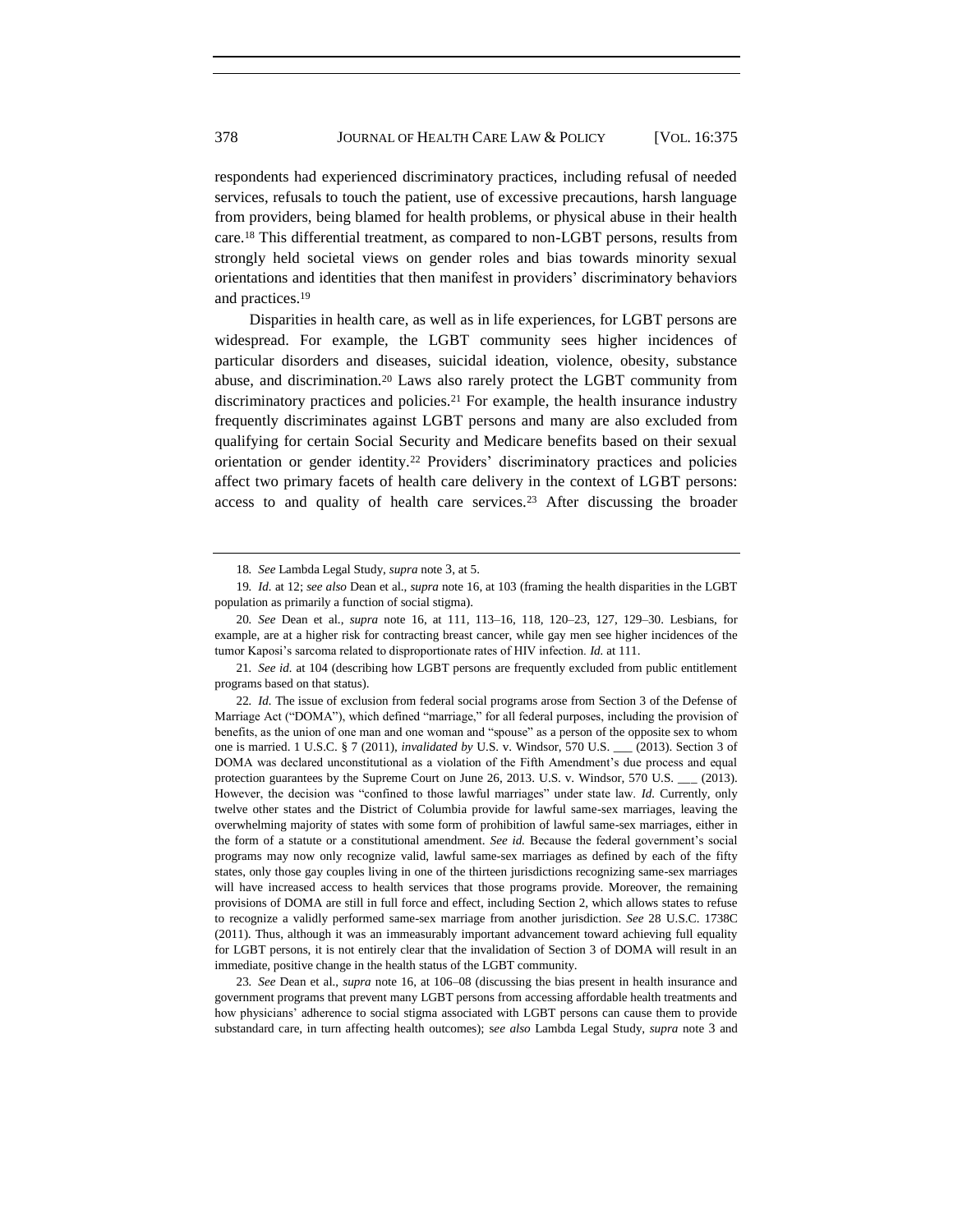instances and implications of discrimination against the LGBT community as a whole, its effect on LGBT persons' access to and quality of health services will be discussed.

## <span id="page-5-1"></span><span id="page-5-0"></span>*A. Discrimination Against the LGBT: Specific Examples and Its Impact on LGBT Health Care*

The discrimination facing LGBT individuals typically permeates almost every facet of their lives.<sup>24</sup> One major area in which LGBT persons experience outright discrimination is in the context of employment.<sup>25</sup> This discrimination can manifest in many different ways, including exclusion from employee benefit programs, verbal and physical harassment, negative performance evaluations, and termination of employment based upon LGBT status.<sup>26</sup>

The effects of discrimination against LGBT individuals are unfortunately not reserved to adulthood, but rather begin at an early age.<sup>27</sup> Approximately sixty-one percent of the student respondents, aged thirteen to twenty, of a 2011 study conducted by the Gay, Lesbian and Straight Education Network stated that they heard the derogatory use of "gay" frequently, while roughly forty-four percent of respondents heard other homophobic remarks by other students (such as "fag" or "dyke") used frequently in schools.<sup>28</sup> Sixty percent of the student respondents to this same study felt unsafe at school because of their sexual orientation.<sup>29</sup> This is for good reason, as eighty percent of respondents reported experiencing verbal assaults because of their LGBT status, while forty percent reported being physically assaulted.<sup>30</sup> School officials often choose not to intervene when they hear such language, intensifying the plight of LGBT youth.<sup>31</sup> The impacts of such blatant homophobia and transphobia on our nation's LGBT youth are serious, and

accompanying text (describing providers' uniquely discriminatory treatment of LGBT persons during provision of care).

<sup>24.</sup> Lambda Legal Study, *supra* note [3](#page-1-0), at 12 (discussing the effects of negative societal and provider biases against LGBT individuals on LGBT health care).

<sup>25.</sup> Jennifer C. Pizer et al., *Evidence of Persistent and Pervasive Workplace Discrimination Against LGBT People: The Need for Federal Legislation Prohibiting Discrimination and Providing for Equal Employment Benefits*, 45 LOY. L.A. L. REV. 715, 720–21 (2012).

<sup>26</sup>*. Id*. at 725.

<sup>27</sup>*. See generally* GAY, LESBIAN & STRAIGHT EDUC. NETWORK, THE 2011 NATIONAL SCHOOL CLIMATE SURVEY: THE EXPERIENCES OF LESBIAN, GAY, BISEXUAL AND TRANSGENDER YOUTH IN OUR NATION'S SCHOOLS (2012), *available at* http://www.glsen.org/binary-data/GLSEN\_ATTACHMENTS/ file/000/002/2105-1.pdf [hereinafter GLSEN Study] (describing the unique LGBT-discriminatory and homophobic experiences of our nation's youth).

<sup>28</sup>*. Id*. at xiv, 14.

<sup>29</sup>*. Id*. at 19.

<sup>30</sup>*. Id.* at 23.

<sup>31</sup>*. See id*. at 17 (finding that school administrations never intervened in such instances 42.5% of the time).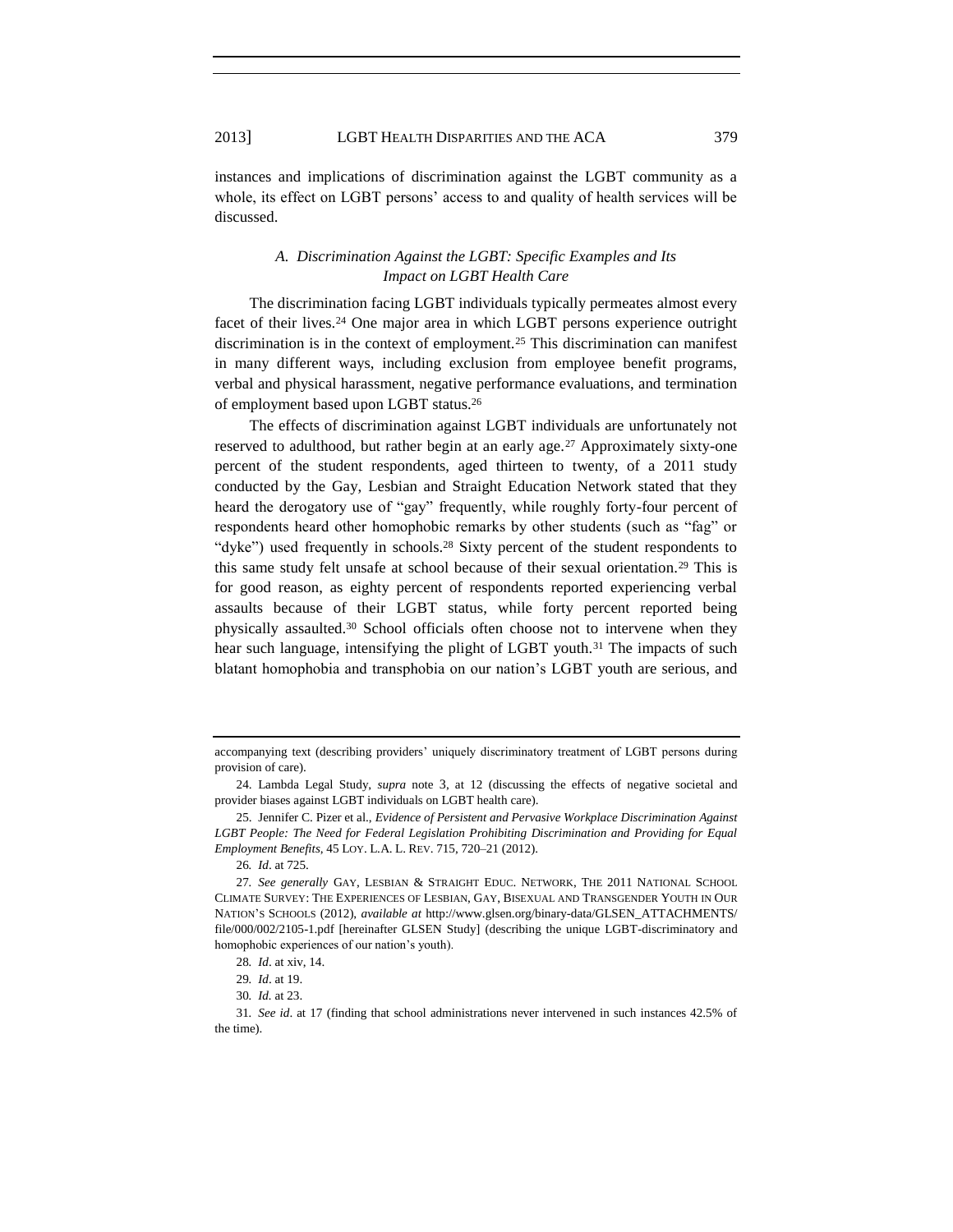include missing multiple days of school, lower grades, self-destructive behaviors and, in the worst of cases, suicide.<sup>32</sup>

<span id="page-6-0"></span>In addition to the situation of LGBT youth, the current state of the LGBT elderly plainly illustrates the essentially life-long discriminatory and homophobic/transphobic treatment the LGBT community experiences.<sup>33</sup> Most of the current LGBT elderly grew up at the forefront of the modern LGBT rights movement as a whole and personally experienced many of the adverse repercussions of the movement itself.<sup>34</sup> Additionally, many modern day practices and policies disproportionately discriminate against elderly LGBT.<sup>35</sup> Most of the federal social programs are distinctly heteronormative and do not extend benefits to many same-sex elderly couples.<sup>36</sup> Additionally, there are few legislative protections against discrimination in elderly housing on the basis of LGBT status.<sup>37</sup> These modern experiences, coupled with the long history of homophobia and transphobia to which LGBT elders have been subjected, underscore the extent of the stigma LGBT persons experience. The persistence of homophobia and transphobia in our society serves as the vehicle through which the health care industry exhibits both direct and indirect discrimination towards LGBT patients, affecting LGBT persons' access to health care and quality of received services.<sup>38</sup>

#### *B. The Effects of Discrimination on LGBT Access to Health Care*

Accessing health care as a member of the LGBT community comes with numerous unique obstacles.<sup>39</sup> Members of the LGBT community are more likely to be uninsured than the non-LGBT, and these low insurance rates are a primary barrier to care.<sup>40</sup> The disproportionate rate of insurance in the LGBT community compared to non-LGBT persons is mainly due to employers' discriminatory

<sup>32</sup>*. Id*. at 21, 39; *see also* CTRS. FOR DISEASE CONTROL & PREVENTION, MORBIDITY AND MORTALITY WEEKLY REPORT: SEXUAL IDENTITY, SEX OF SEXUAL CONTACTS, AND HEALTH-RISK BEHAVIORS AMONG STUDENTS IN GRADES 9–12—YOUTH RISK BEHAVIOR SURVEILLANCE, SELECTED SITES, UNITED STATES, 2001–2009 14 (2011), *available at* http://www.cdc.gov/mmwr/pdf/ss/ss60e 0606.pdf (finding that LGB youth are four times more likely than non-LGB peers to attempt suicide).

<sup>33</sup>*. See* Nancy J. Knauer, *LGBT Elder Law: Toward Equity in Aging*, 32 HARV. J. L. & GENDER 1, 49–50 (2009) (describing the unique experiences of the current elderly LGBT in growing up and forming their sexual identity as part of the Stonewall generation).

<sup>34</sup>*. Id*.

<sup>35</sup>*. See id*. at 45–49 (describing the effects of government LGBT discrimination against LGBT elderly, including financial insecurity, property rights, Social Security, and Medicare/Medicaid benefits).

<sup>36</sup>*. Id.* at 47–49; s*ee also supra* text accompanying note [22.](#page-4-0)

<sup>37</sup>*. See* Knauer, *supra* not[e 33,](#page-6-0) at 51 (arguing that amendment of the Fair Housing Act is needed to protect LGBT elders from discrimination in terms of housing).

<sup>38</sup>*. See infra* Part I.B–C (detailing LGBT persons' experiences of discriminatory treatment in accessing and receiving health care services).

<sup>39</sup>*. See* Dean et al., *supra* note [16,](#page-3-0) at 106 (discussing provider opinions, treatment relationship communication barriers and financial issues as examples of barriers to care).

<sup>40.</sup> Pizer et al., *supra* not[e 25,](#page-5-0) at 766.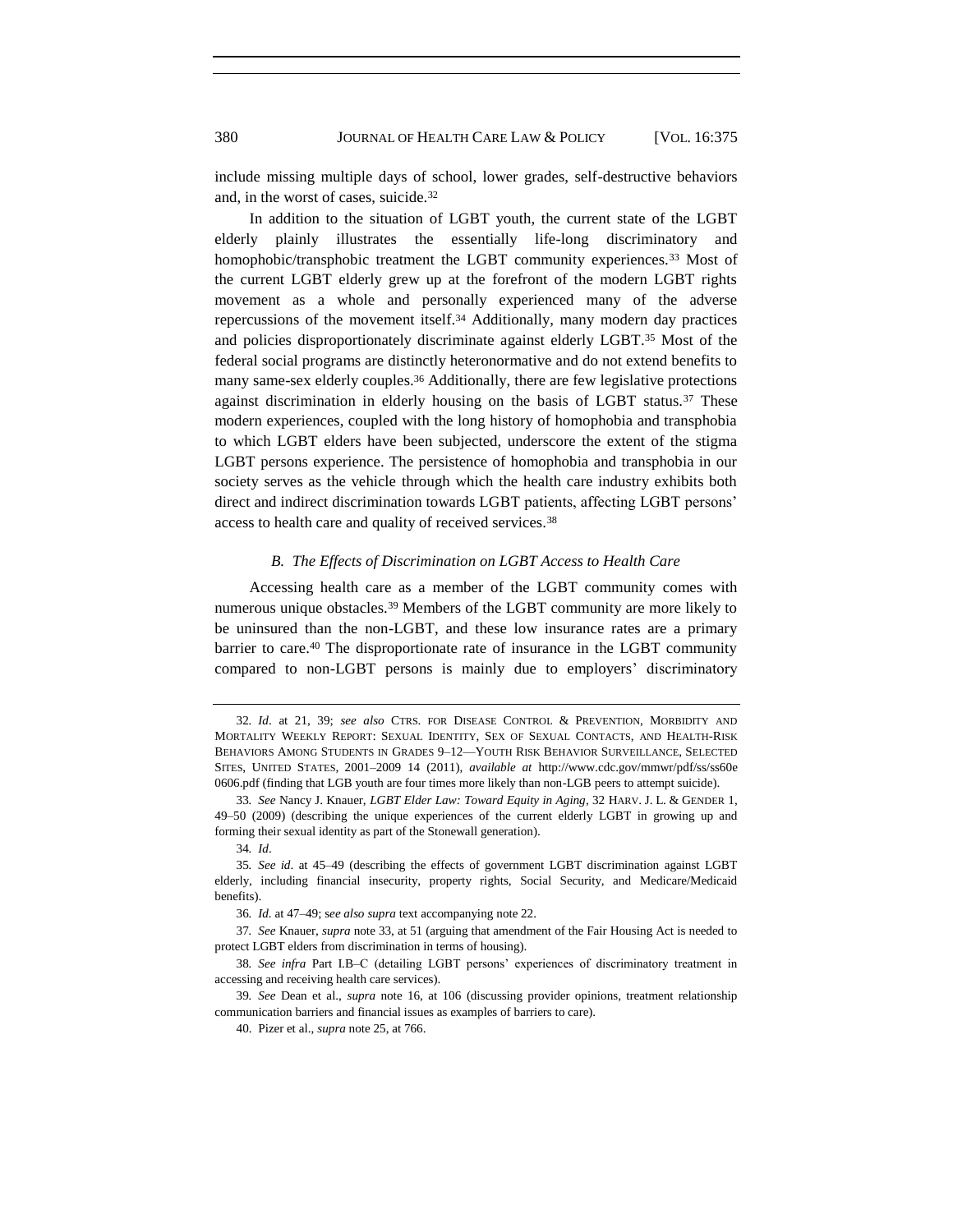policies against those individuals.<sup>41</sup> Employers are the largest sources of insurance coverage in the United States—eighty percent of non-elderly persons are insured through their employer or that of a family member.<sup>42</sup> Few of these employers, however, extend benefits to non-married partners of their employees and LGB persons are excluded from a huge potential source of insurance as a result.<sup>43</sup> Transgender persons are also virtually excluded from accessing employersponsored health plans because those plans rarely cover transgender-specific medical needs, such as transitioning hormones and operations, or because insurers unilaterally refuse to issue coverage based on gender identity.<sup>44</sup> There are currently no federal laws prohibiting employment discrimination on the basis of sexual orientation or gender identity, much less any prohibition of discriminating in the provision of employee benefits, which lessens the ability of LGBT persons to access employer-sponsored health care.<sup>45</sup>

Another barrier to LGBT person's access to health care is provider bias against those in the community.<sup>46</sup> Providers' discriminatory behaviors mainly result from subscription to stereotypes and social biases and can take many forms, such as refusing outright to care for a LGB person; the likelihood of being refused care more than triples for transgender patients.<sup>47</sup> In a recent survey by Lambda Legal, almost eight percent of LGB respondents and almost twenty-seven percent of transgender respondents said they were denied medical care outright based on their actual or perceived orientation or identity.<sup>48</sup> This same study found that nineteen percent of respondents that were HIV positive had been refused medical treatment based on that status alone.<sup>49</sup> Higher gynecological cancer mortality rates in lesbians versus heterosexual women aptly illustrate the effects of providers' LGBT bias, which causes lesbians to habitually avoid seeking preventive care and screenings to avoid discriminatory attitudes and behaviors and results in poorer gynecological cancer prognoses.<sup>50</sup>

<span id="page-7-0"></span><sup>41</sup>*. See* Dean et al., *supra* note [16,](#page-3-0) at 106 (describing employers' denial of the benefits extended to heterosexual married couples to unmarried partners of employees in same-sex relationships).

<sup>42.</sup> Pizer et al., *supra* not[e 25,](#page-5-0) at 765–66.

<sup>43</sup>*. Id.* at 766.

<sup>44</sup>*. Health Insurance Discrimination for Transgender People*, HUMAN RIGHTS CAMPAIGN, www.hrc.org/resources/entry/health-insurance-discrimination-for-transgender-people (last visited June 5, 2013).

<sup>45.</sup> Pizer et al., *supra* note [25,](#page-5-0) at 742 (describing the legal landscape regarding sexual orientation discrimination as "incomplete at the federal level" in proposing the Employment Non-Discrimination Act as a remedy).

<sup>46</sup>*. See* Lambda Legal Study, *supra* note [3](#page-1-0), at 8 (characterizing providers' discriminatory behaviors towards LGBT patients as barriers to care).

<sup>47</sup>*. Id.* at 10.

<sup>48</sup>*. Id.*

<sup>49</sup>*. Id.*

<sup>50.</sup> Paula R. DeCola, *Gender Effects on Health and Healthcare*, *in* HANDBOOK OF CLINICAL GENDER MEDICINE 10, 13 (Karin Schenck-Gustafsson et al. eds., 2012).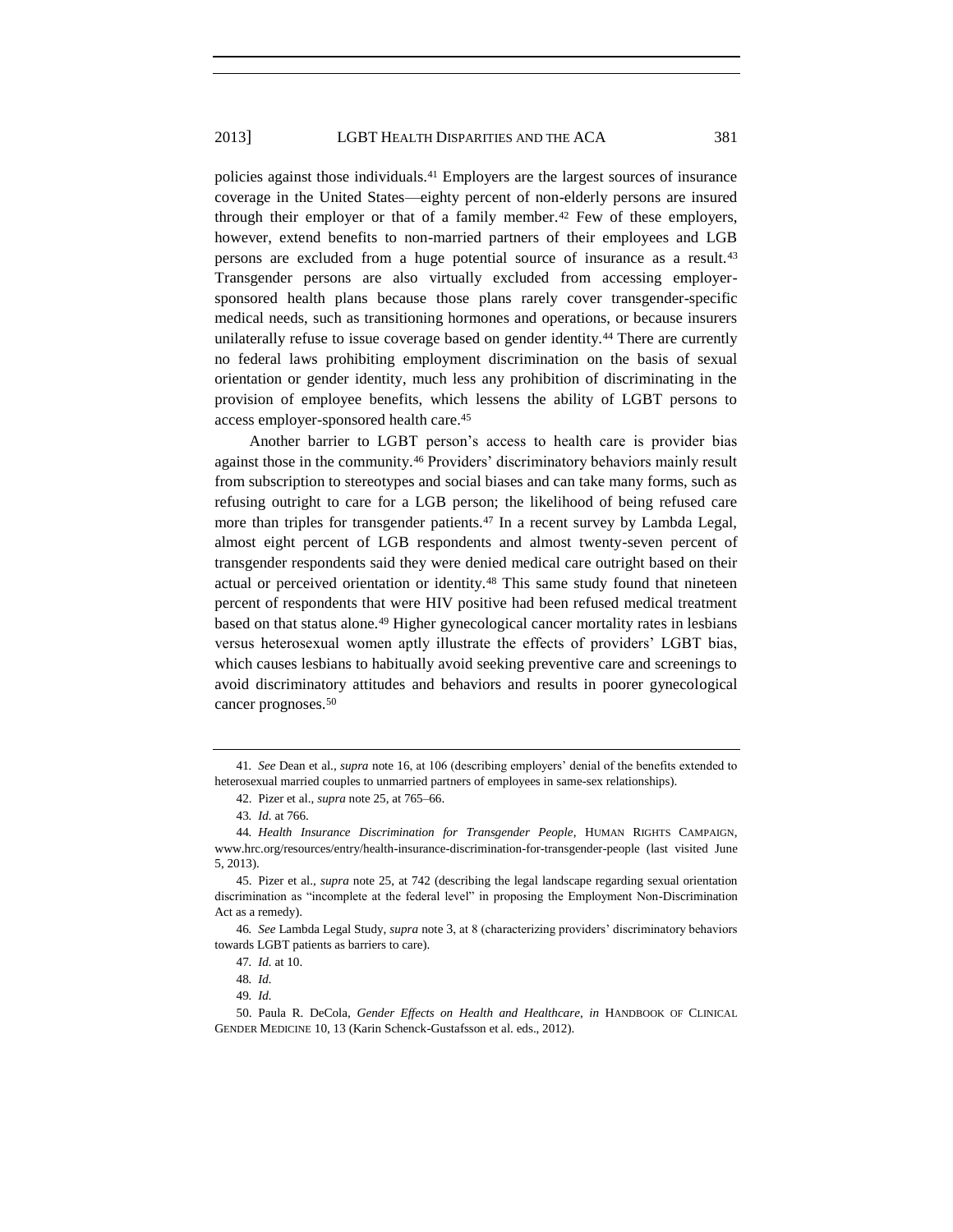<span id="page-8-0"></span>Elderly LGBT persons also face unique obstacles in accessing certain health care services that their non-LGBT and even non-elderly LGBT counterparts do not.<sup>51</sup> This concern is important, as there were an estimated three million LGBT Americans over the age of sixty-five as of 2006.<sup>52</sup> Financial concerns for elderly persons are common, but intensify for many LGBT elderly because of the Defense of Marriage Act (DOMA) and because many states have a constitutional or statutory prohibition on same-sex marriages.<sup>53</sup> Moreover, many same-sex elderly couples do not get Social Security survivors' benefits, costing these couples \$124 million annually.<sup>54</sup>

Elderly LGBT persons are also subject to unique disparate treatment under government health care programs.<sup>55</sup> Elderly persons typically need varying forms of long-term care (e.g. in-home care or nursing home facilities), the cost of which Medicare does not cover.<sup>56</sup> Medicaid can fill in the coverage gap if seniors fall below the income and asset limits of the program.<sup>57</sup> To meet these limits, most seniors will spend or transfer assets, but a regulation allows exclusion of the value of a jointly owned marital home when determining qualification for Medicaid.<sup>58</sup> Because the federal government may only recognize valid same-sex marriages under state law, non-married same-sex elderly couples or those couples that marry in states prohibiting such unions must still transfer or sell their marital home in order to obtain essential long-term medical care, which is simply not an option for many couples.<sup>59</sup> LGBT elders further suffer from decreased access to nursing home facilities due to a fear of bias, harsh treatment, and discrimination, resulting in anxiety over whether such facilities will allow same-sex partners or married couples to share rooms.<sup>60</sup>

- 54. Knauer, *supra* not[e 33,](#page-6-0) at 47; s*ee also supra* text accompanying not[e 51.](#page-8-0)
- 55*. See supra* text accompanying note [51.](#page-8-0)
- 56. Knauer, *supra* not[e 33,](#page-6-0) at 48.
- 57*. Id.*
- 58*. Id.*

<sup>51</sup>*. See* Knauer, *supra* note [33,](#page-6-0) at 47–49 (asserting that LGBT elders do not qualify for Social Security survivors' benefits, which are a primary source of income for seniors, due to DOMA, and that it is more difficult for LGBT elders to meet the income eligibility limits for Medicaid because their relationships are typically not recognized as a "marriage"); *see also supra* text accompanying note [22](#page-4-0) (describing how the impact of the Supreme Court's decision to invalidate Section 3 of DOMA is likely to be limited because the decision was confined to lawfully performed same-sex marriages within one of only thirteen current jurisdictions that allow them).

<sup>52</sup>*.* Knauer*, supra* not[e 33,](#page-6-0) at 8.

<sup>53</sup>*. Id.* at 47; *see also supra* text accompanying note[s 22,](#page-4-0) [51.](#page-8-0)

<sup>59</sup>*. Id.* at 48–49; *see also supra* text accompanying note [22.](#page-4-0)

<sup>60</sup>*.* Knauer, *supra* not[e 33,](#page-6-0) at 54–56.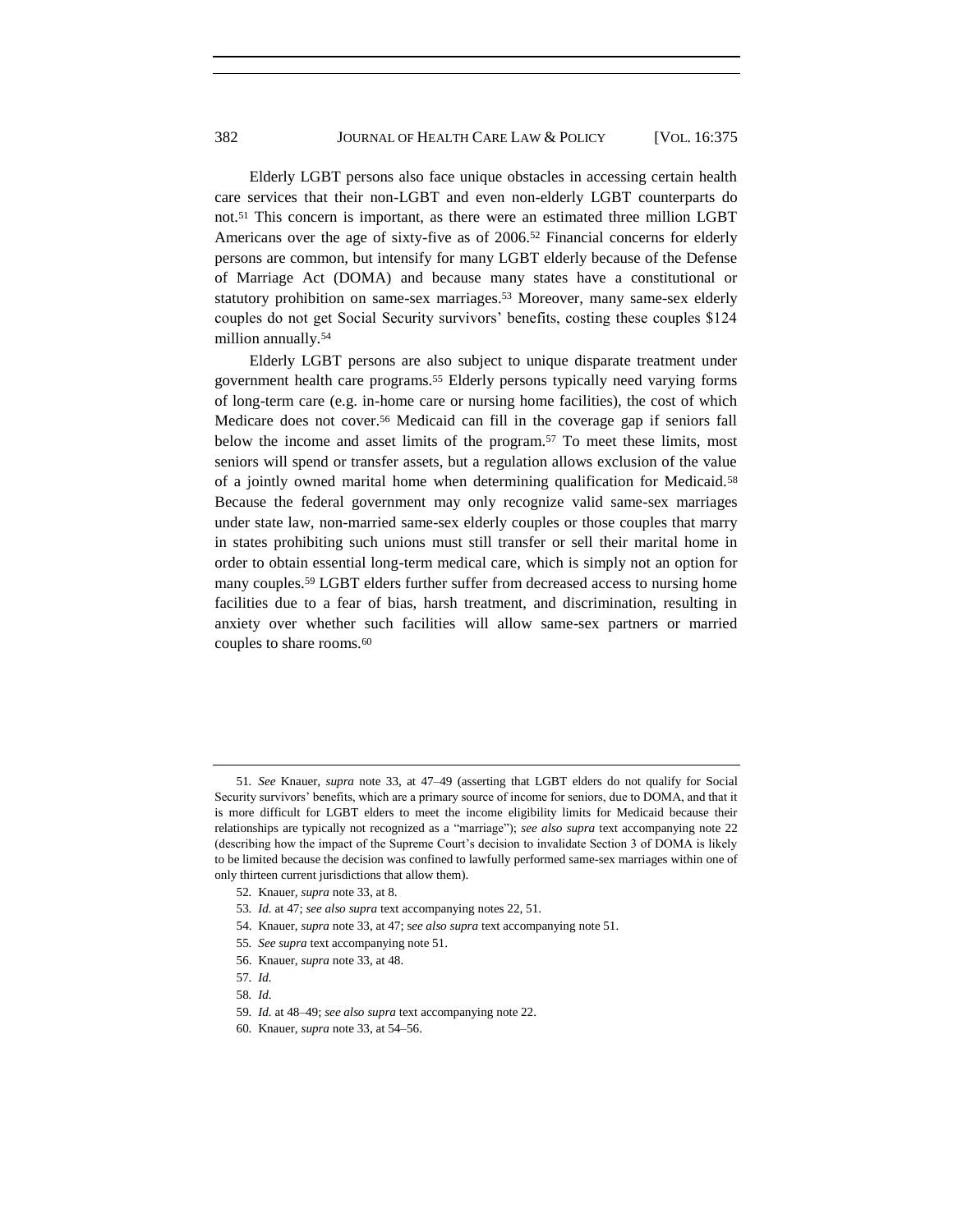#### *C. The Effects of Discrimination on the Quality of LGBT Health Care*

#### *1. Direct or Intentional Provider Discrimination Against LGBT Patients*

Too many same-sex couples share a story similar to that of Lisa Pond and Janice Langbehn, a committed lesbian couple from Washington State.<sup>61</sup> While on vacation in Florida with their children, Lisa collapsed and was taken to a local hospital.<sup>62</sup> Hospital officials refused to provide Janice with any information on Lisa's condition or to take any medical history from her.<sup>63</sup> Janice was continually denied access to her partner, even after presenting a valid power of attorney and advance directive.<sup>64</sup> Lisa's condition deteriorated over the next eight hours and Janice and their children were unable to access Lisa's room until Lisa's sister arrived.<sup>65</sup> By the time her partner and children were able to be by her side, Lisa was unconscious and could not communicate with those closest to her; she died a few hours later.<sup>66</sup> Being able to see loved ones who are hospitalized is a common human desire, $67$  causing President Obama to issue an Executive Memorandum directing the Department of Health & Human Services (HHS) to promulgate rules requiring all providers receiving Medicare and Medicaid funding to extend visitation rights to same-sex couples.<sup>68</sup>

<sup>61.</sup> Shawna S. Baker, *Where Conscience Meets Desire: Refusal of Health Care Providers to Honor Health Care Proxies for Sexual Minorities*, 31 WOMEN'S RTS. L. REP. 1, 7 (2009).

<sup>62</sup>*. Id.* at 8.

<sup>63</sup>*. Id*.

<sup>64</sup>*. Id.* at 8–9. An advance directive is a legal document that allows an unrelated person to act as a patient's health care "proxy" and to make substantive medial decisions on the patient's behalf. *Id.* at 21– 22.

<sup>65</sup>*. Id.* at 9.

<sup>66</sup>*. Id*.

<sup>67</sup>*. See* Medicare and Medicaid Programs: Changes to the Hospital and Critical Access Hospital Conditions of Participation To Ensure Visitation Rights for All Patients, 75 Fed. Reg. 70,831, 70,833 (Nov. 19, 2010) (codified at 42 C.F.R. §§ 482 and 485) (explaining that most of the comments received in support of the Department of Health & Human Services' proposed rule requiring providers receiving Medicare and Medicaid funding to allow same-sex couples visitation rights recognized the harm caused by keeping loved ones apart and the better health outcomes experienced by patients when they have access to loved ones).

<sup>68.</sup> President's Memorandum for Secretary of Health and Human Services, Respecting the Rights of Hospital Patients to Receive Visitors and to Designate Surrogate Decision Makers for Medical Emergencies, 75 Fed. Reg. 20,511 (Apr. 20, 2011); *see also* 42 C.F.R. §§ 482.13(h), 485.635(f) (2011) (codifying the implementation of the policy changes by HHS). While this was certainly an important step towards protecting the rights of LGBT hospital patients, the degree of success of such an order is really a function of the political ideology of the Presidency itself. *See* Jamie McGonnigal, *Romney May End Hospital Visitation Rights for Many Gay Couples*, HUFFINGTON POST (Oct. 22, 2012), http://www.huffingtonpost.com/jamie-mcgonnigal/romney-may-end-hospital-visitation-rights-for-manygay-couples\_b\_1996964.html (citing Mitt Romney's campaign advisor as saying that Romney would leave it to states to decide whether to grant same-sex couples hospital visitation rights, showing that such executive policies are subject to change with any given president).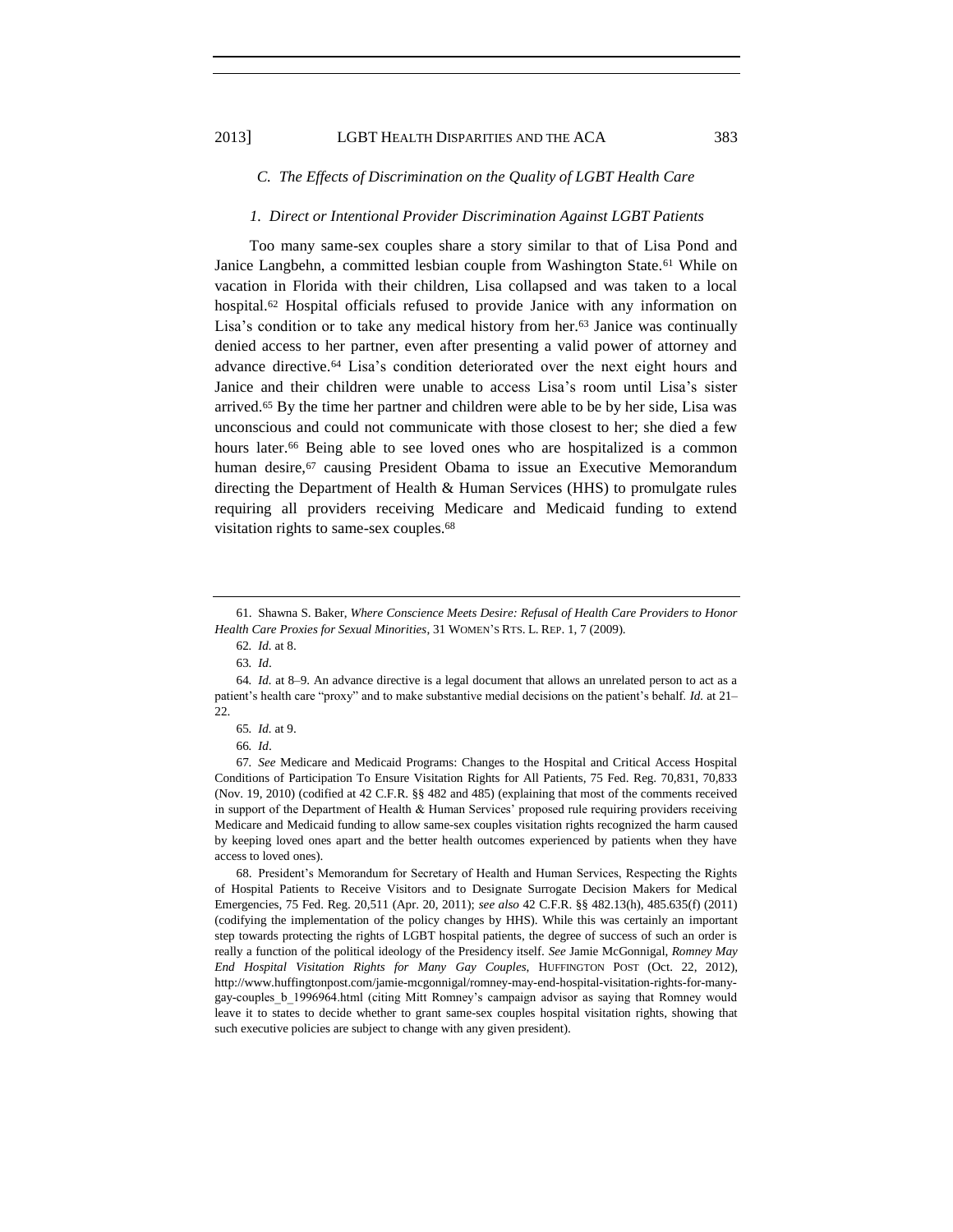The plight of Lisa and Janice is indicative of the primary cause of LGBT health disparities in the quality of services received: discrimination.<sup>69</sup> This discriminatory treatment in health care is premised on American society's own broader homophobia and transphobia and takes many forms, including provider bias, lack of federal protections based upon sexual orientation and gender identity, and discriminatory facility practices and policies.<sup>70</sup> The root of most of these issues is the persistent, hostile stigma society attaches to the LGBT community.<sup>71</sup> There is no shield to stop this stigma at the door of a doctor's office or hospital and many times it pervades the treatment relationship between a provider and his or her LGBT patients.<sup>72</sup> For example, in the National Gay and Lesbian Task Force's survey of approximately 7,000 transgender respondents, twenty-eight percent experienced verbal assaults and two percent experienced physical assaults in medical care facilities.<sup>73</sup> In another survey of approximately 5,000 LGBT respondents, fifty-six percent had experienced some form of outright discrimination in health care, including complete denials of care based on LGBT status, verbal abuse, physical abuse, refusals to touch the patient, and being blamed for their own medical conditions.<sup>74</sup>

<span id="page-10-0"></span>The result of such outright discrimination on the health status of those in the LGBT community has been more than detrimental.<sup>75</sup> Members of the LGBT community typically feel like outcasts in larger society due to the extensive discrimination they experience during critical stages of their development, discrimination that continues into adulthood in various forms.<sup>76</sup> As a result of societal discrimination and the direct discrimination they may have experienced in the receipt of health care, LGBT individuals are much less likely to seek preventative care than their non-LGBT counterparts out of fear of further outright

<sup>69</sup>*. See generally* Lambda Legal Study, *supra* note [3](#page-1-0) (focusing on discriminatory attitudes in its discussion of survey results that describe the quality of LGBT patient care).

<sup>70</sup>*. See* Dean, *supra* note [16,](#page-3-0) at 103 (describing how providers subscribe to social views and stigmas attached to the LGBT community); *see also* Lambda Legal Study, *supra* note [3](#page-1-0), at 6–7 (concluding that medical facilities should encourage the development of inclusive policies and procedures to protect LGBT patients and that the federal government should implement policies aimed at ending discriminatory provision of health insurance and medical care to LGBT individuals as well as promulgate broad antidiscrimination provisions based upon sexual orientation and gender identity).

<sup>71.</sup> Lambda Legal Study, *supra* note [3](#page-1-0), at 12.

<sup>72</sup>*. Id.* at 5–6 (documenting the extensive experiences of discriminatory behavior LGBT patients go through at the hands of providers).

<sup>73.</sup> JAIME M. GRANT ET AL., INJUSTICE AT EVERY TURN: A REPORT OF THE NATIONAL TRANSGENDER DISCRIMINATION SURVEY 72 (2011), *available at* http://www.thetaskforce.org/ downloads/reports/reports/ntds\_full.pdf.

<sup>74.</sup> Lambda Legal Study, *supra* note [3](#page-1-0), at 10.

<sup>75</sup>*. See* Becky McKay, *Lesbian, Gay, Bisexual, and Transgender Health Issues, Disparities and Information Resources*, 30 MED. REFS. SERVS. Q. 393, 394–95 (2011) (finding that discrimination and prejudice against LGBT persons is linked to higher rates of mental disorders, suicide and sexually transmitted diseases).

<sup>76.</sup> DeCola, *supra* not[e 50,](#page-7-0) at 13.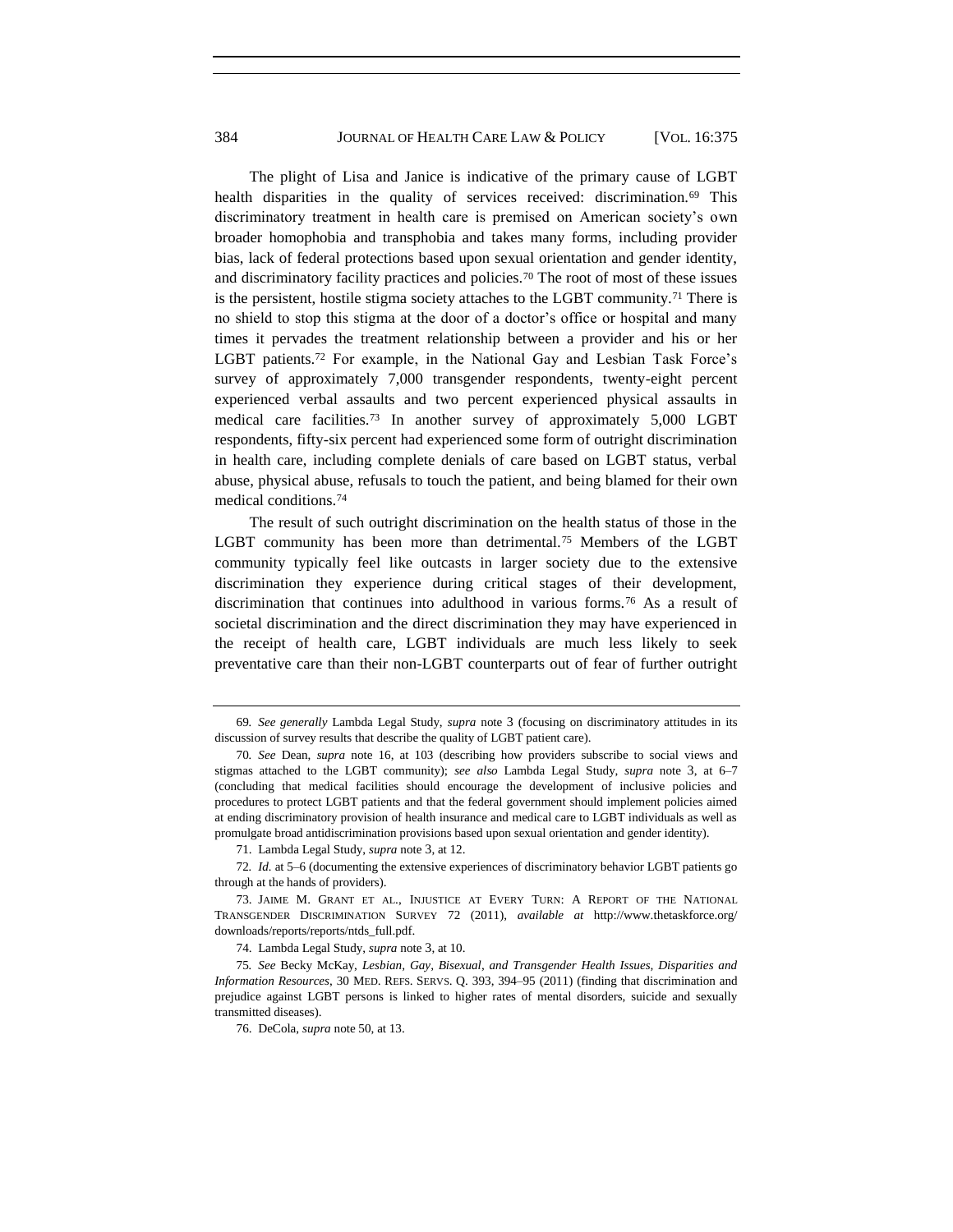discrimination or worse, violence.<sup>77</sup> This in turn causes higher incidences and worse prognoses of certain diseases, whose outcomes are correlated with early detection and screening, such as ovarian and anal cancers.<sup>78</sup> Distrust of the medical community is even more common for elderly LGBT persons, who have been exposed more frequently and extensively to societal stigma and discrimination than their non-elderly cohorts.<sup>79</sup> Simply increasing access to care for LGBT persons cannot cure such disparities because those individuals will continue to put off care they perceive as hostile or discriminatory, even if available at a reduced or no cost.<sup>80</sup>

#### <span id="page-11-1"></span><span id="page-11-0"></span>*2. Unintentional Provider Discrimination Against LGBT Patients*

In addition to outright hostile treatment, LGBT individuals face another barrier to receiving high quality health care: providers' unintentional discrimination.<sup>81</sup> Many health care professionals who consider themselves to be LGBT friendly unknowingly deliver less than adequate care to these patients.<sup>82</sup> This is primarily because these providers simply do not receive the appropriate training needed to care for the specialized needs of LGBT patients.<sup>83</sup> Just as with any other racial or social minority group, the LGBT community has its own cultural identity.<sup>84</sup> This identity is more complex than those of most other discrete minority groups because members of the LGBT community can also be members of other minority groups and the lines between the cultural identities of each tend to blur.<sup>85</sup>

It is precisely the complexity of the LGBT identity itself, coupled with a lack of provider understanding, that contributes to unintentional provider discrimination.<sup>86</sup> For example, risks of HIV infection are higher for the gay male

<sup>77</sup>*. Id.* at 13–14.

<sup>78</sup>*. Id*. at 12–14.

<sup>79</sup>*. See supra* note [33](#page-6-0) and accompanying text; *see also* GAY & LESBIAN MED. ASS'N, HEALTHY PEOPLE 2010: COMPANION DOCUMENT FOR LGBT HEALTH 18–19 (2010) (classifying LGBT elders as a unique subgroup of LGBT culture due to their past historical experiences of discriminatory treatment).

<sup>80</sup>*. See* DeCola, *supra* note [50,](#page-7-0) at 11–12 (intimating that the reason gays and lesbians have been observed to have poor health maintenance habits is a result of avoiding care they expect will be discriminatory).

<sup>81.</sup> Dean et al., *supra* not[e 16,](#page-3-0) at 107–08 (finding that even those providers that are "sympathetic" to LGBT patients have acknowledged that they are typically not aware of the specialized health issues and service needs of that population).

<sup>82</sup>*. Id. See also* DeCola, *supra* not[e 50,](#page-7-0) at 11–12.

<sup>83</sup>*. See generally* Harvey J. Makadon, *Ending LGBT Invisibility in Health Care: The First Step in Ensuring Equitable Care*, 78 CLEV. CLINIC J. MED. 220, 221 (2011) (discussing the special health care needs of the LGBT community that providers should understand and their failure to consistently do so).

<sup>84</sup>*. See* GAY & LESBIAN MED. ASS'N, *supra* not[e 79,](#page-11-0) at 14, 17.

<sup>85</sup>*. Id*. at 16.

<sup>86</sup>*. Id.* at 24.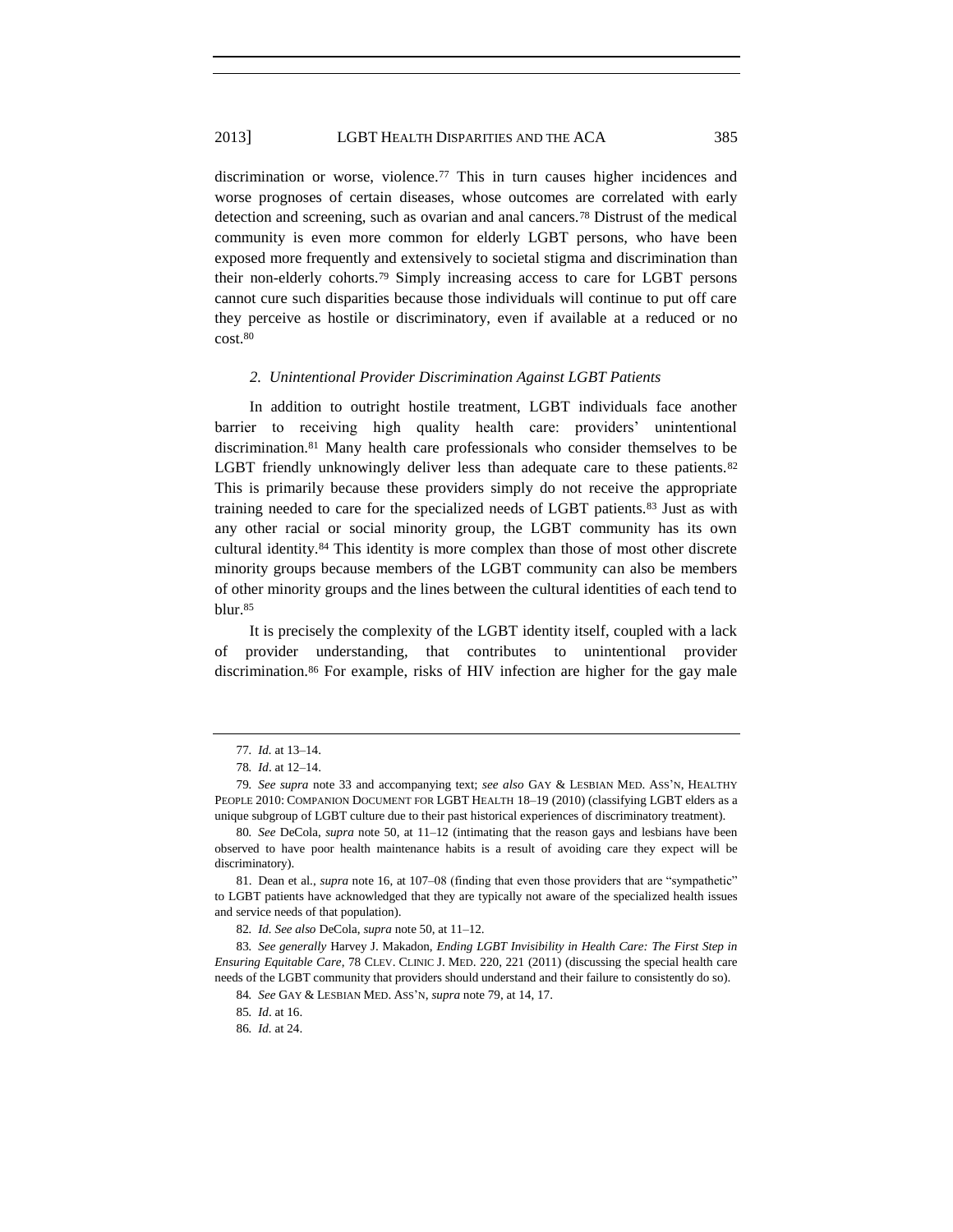population than their straight counterparts<sup>87</sup> and lesbians tend to be at higher risk for gynecological cancers than heterosexual women.<sup>88</sup> Knowing that a given patient is more prone to certain diseases due to his or her sexual orientation is a critical component of providing the quality of care that a particular patient needs, but providers that do not approach the situation appropriately can cause the patient to feel uncomfortable revealing details as personal as one's sexual orientation.<sup>89</sup> Similarly, providers that are unaware of a transgender patient's gender identity can use incorrect pronouns that contribute to the patient's perception of discriminatory treatment and prevent that patient's full disclosure of all information relevant to obtaining comprehensive, high quality care.<sup>90</sup> LGBT patients' past experiences of discrimination, caused by the stigma directed at the LGBT community as a whole, reinforce this unintentionally substandard provision of care and can result in worse health outcomes.<sup>91</sup>

## <span id="page-12-0"></span>II. COMBATING ALL FORMS OF DISCRIMINATION IN LGBT HEALTH CARE: THE INADEQUACY OF CURRENT POLICY SUGGESTIONS AND CULTURAL COMPETENCY EDUCATION AS THE REMEDY

The medical field, as well as the federal government, has recognized the disparate health status of LGBT versus non-LGBT persons.<sup>92</sup> What is less clear is what exactly should be done to close this gap.<sup>93</sup> Although the federal government acknowledges that health disparities do in fact exist in the LGBT community,<sup>94</sup>

91*. See* DeCola, *supra* note [50,](#page-7-0) at 11–12 (attributing LGBT underutilization of medical treatment to broader social stigma); *see also* Dean et al., *supra* not[e 16,](#page-3-0) at 108 (describing LGBT patients' feelings of discomfort with the thought of defending themselves against negative experiences, whether intentionally or unintentionally caused by providers, because of their past experiences of discrimination based on their LGBT status, resulting in inaccurate diagnoses and ineffective courses of treatment).

92. McKay, *supra* note [75,](#page-10-0) at 394–95; *see also* Makadon, *supra* note [83,](#page-11-1) at 220; U.S. DEP'T HEALTH & HUMAN SERVS., *Lesbian, Gay, Bisexual and Transgender Health*, HEALTHYPEOPLE.GOV (last updated Apr. 10, 2013), http://www.healthypeople.gov/2020/topicsobjectives2020/ overview.aspx?topicid=25.

93*. See infra* Part II.A–C (spelling out a diverse set of policy suggestions aimed at improving LGBT health disparities).

94*. See* U.S. DEP'T HEALTH & HUMAN SERVS., supra note [92.](#page-12-0) The Department of Health and Human Services states that "LGBT individuals face health disparities linked to societal stigma, discrimination, and denial of their civil and human rights," but seems to qualify this by citing a "need for more research to document, understand, and address the environmental factors" that may contribute to observed disparities. *Id.* It is unclear if the federal government is poised to implement policy changes to combat LGBT health disparities or would prefer to first engage in more research to determine the "root"

<sup>87.</sup> Royal Gee, *Primary Care Health Issues Among Men Who Have Sex with Men*, 18 J. AM. ACAD. NURSE PRACTITIONERS 144, 147 (2005).

<sup>88.</sup> DeCola, *supra* not[e 50.](#page-7-0)

<sup>89</sup>*. See* Makadon, *supra* not[e 83,](#page-11-1) at 220–21 (discussing the importance of a clinician's approach to collecting medical histories from LGBT patients to ensure comfort in disclosure of that status, allowing for more comprehensive care).

<sup>90.</sup> Nikki Burrill & Valita Fredland, *The Forgotten Patient: A Health Provider's Guide to Providing Comprehensive Care for Transgender Patients*, 9 IND. HEALTH L. REV. 69, 100–01 (2012).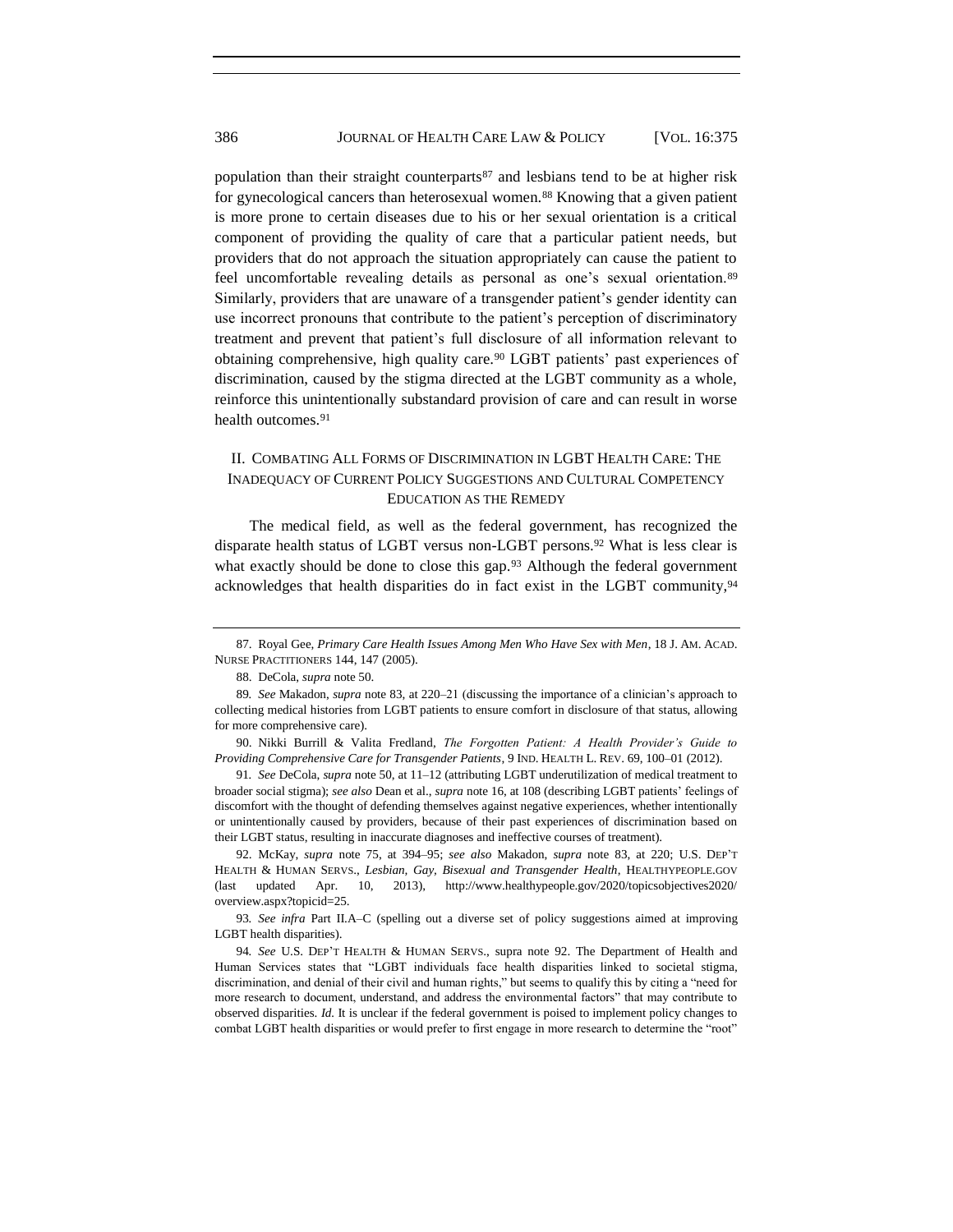policy suggestions are varied. Proposed solutions include calls for utilization of the ACA's health exchanges, <sup>95</sup> using state public accommodations statutes as a vehicle to prohibit discrimination in health care,<sup>96</sup> and adoption of stricter federal employment non-discrimination laws.<sup>97</sup> Since the root of LGBT health disparities is provider discrimination based upon broader social stigma,<sup>98</sup> and these suggestions focus mainly on combating discrimination in access to health services,<sup>99</sup> they fall short of the goal of improving the health status of LGBT Americans. Each of these three suggestions, and the reasons they will fail to accomplish this objective, will be discussed below and an alternative will be presented using an amended ACA as the vehicle for delivery and implementation.

#### <span id="page-13-1"></span>*A. The ACA's Affordable Insurance Exchanges*

The ACA provides for the establishment of Affordable Insurance Exchanges (AIEs),<sup>100</sup> through which uninsured consumers can directly compare competing private insurers' benefits in a user-friendly manner.<sup>101</sup> This method can also be used to determine which insurance providers extend benefits to domestic partners.<sup>102</sup> It has been suggested that LGBT consumers' utilization of AIEs will help to close the health care gap in that community.<sup>103</sup>

It is true that using AIEs will assist in closing the *coverage* gap in the LGBT community, since they are projected to help increase access to health insurance coverage in the general population due to allowing collective bargaining power to achieve competitively low prices.<sup>104</sup> However, it does not follow that increasing *access* to health care for LGBT consumers will likewise increase the *quality* of care they will receive from that access.<sup>105</sup> On the contrary, there is nothing to safeguard against the persistence of bias in the health care industry against these

97*. See generally*, Pizer et al., *supra* not[e 25.](#page-5-0)

- 98*. See supra* Part I.
- 99*. See infra* Part II.A–C.
- 100. 18 U.S.C. § 18003 (2011).

101. U.S. DEP'T HEALTH & HUMAN SERVS., *Health Care Reform and HIV/AIDS*, AIDS.GOV (last updated Mar. 29, 2013), http://aids.gov/federal-resources/policies/health-care-reform/.

102. See U.S. DEPT. OF HEALTH & HUMAN SERVS., *supra* note [2](#page-1-1).

104. Laurence H. Tribe, *The Constitutionality of the Patient Protection and Affordable Care Act: Swimming in the Stream of Commerce*, 35 HARV. J. L. & PUB. POL'Y 873, 874 (2012).

<span id="page-13-0"></span>

of these disparities. *Id.* However, multiple organizations have identified discriminatory attitudes and behaviors as the main cause of LGBT health disparities. *See supra* Part I. Thus, the federal government may simply be acting insouciantly rather than making proactive, comprehensive efforts to combat all LGBT health disparities.

<sup>95</sup>*. See, e.g.*, Pizer et al., *supra* note [25,](#page-5-0) at 767; U.S. DEPT. OF HEALTH & HUMAN SERVS., *[supra](http://www.healthcare.gov/news/factsheets/2011/01/new-options-for-lgbt-americans.htmlsupra)* note [2](#page-1-1).

<sup>96</sup>*. See generally* Elizabeth R. Cayton, *Equal Access to Health Care: Sexual Orientation and State Public Accommodation Antidiscrimination Statutes*, 19 LAW & SEXUALITY 193 (2010).

<sup>103.</sup> Pizer et al., *supra* not[e 25,](#page-5-0) at 767.

<sup>105</sup>*. See supra* Part I.C (describing the extensive discrimination LGBT individuals experience while accessing health care services).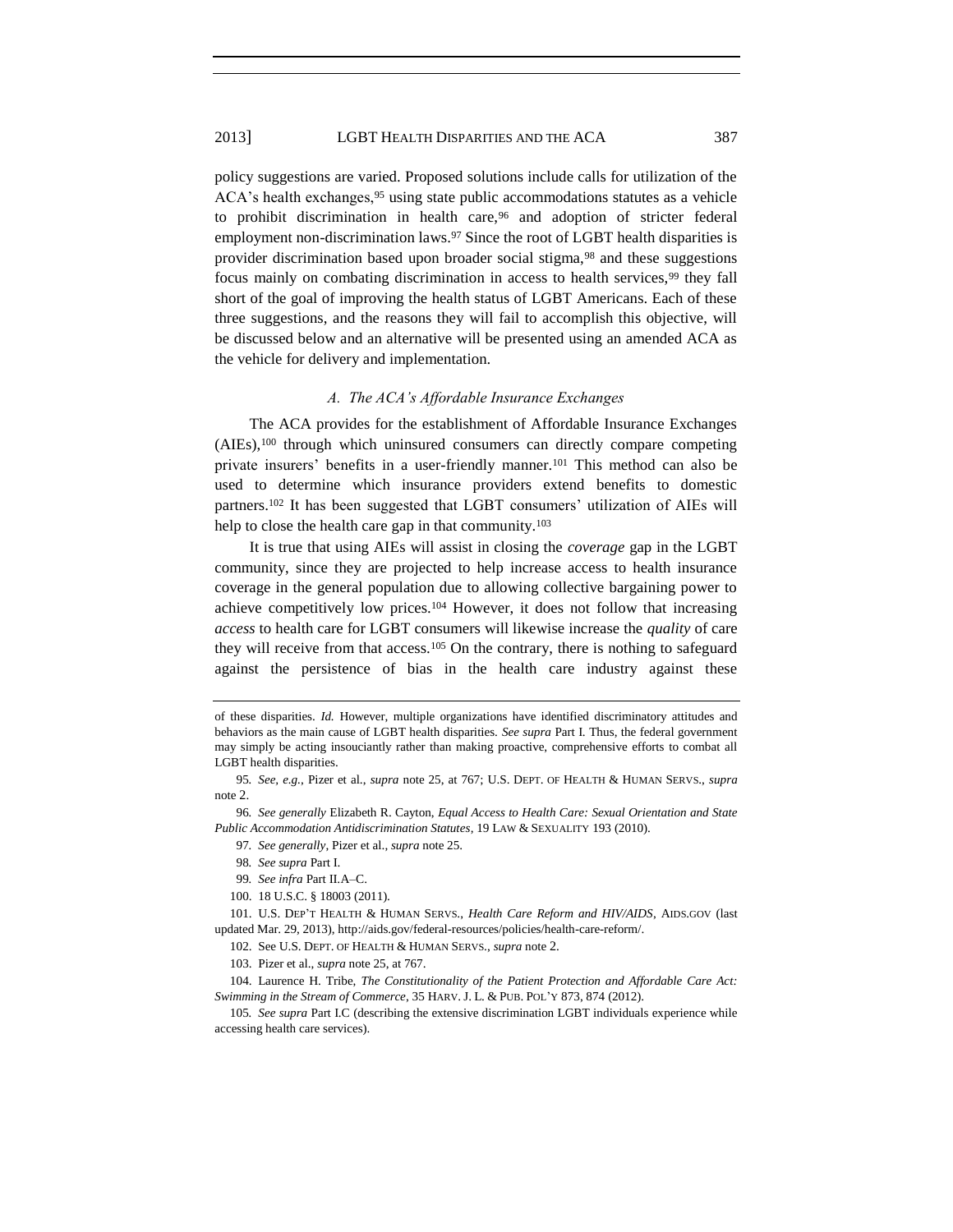individuals.<sup>106</sup> The AIEs will allow LGBT persons to locate an insurance plan that will cover their specific needs, but providers will continue to engage in the intentional and unintentional discriminatory behaviors described above without interventions aimed at curbing those behaviors.<sup>107</sup> As a result, the AIEs themselves are unlikely to result in any meaningful positive change in the health status of the LGBT community.

#### *B. State Public Accommodations Antidiscrimination Statutes*

It has been suggested that state public accommodations antidiscrimination (PAA) statutes could be applied to health care providers to prohibit discriminatory practices on the basis of sexual orientation or gender identity.<sup>108</sup> Most state PAA laws that include sexual orientation as a protected class have similar language.<sup>109</sup> For example, California's PAA law provides that "all persons . . . are entitled to the full and equal accommodations, advantages, facilities, privileges, or services in all business[es]‖ regardless of their status as a member of certain particular protected classes, including sexual orientation.<sup>110</sup> In one sense, PAA laws can certainly remedy some of the problems associated with LGBT health disparities. For instance, as stated above, many LGBT persons have been completely denied care on the basis of their LGBT status and PAA laws explicitly prohibit such denials.<sup>111</sup> However, while PAA laws may help to end outright denials of care (which can be accurately associated more with discrimination in terms of accessing care rather than with discrimination in the quality of care received),<sup>112</sup> they will do little to correct provider bias and hostile treatment of LGBT patients. Providers can be prohibited from refusing a patient treatment due to some particular trait, but such regulations do not necessarily prohibit adverse treatment of those patients based on that characteristic once they are being treated.<sup>113</sup>

It could also be said that, broadly construed, the statutory language of PAA laws entitling every individual to "full and equal. . .services"<sup>114</sup> would in fact

<sup>106</sup>*. See supra* Part I.C.

<sup>107</sup>*. See infra* Part II.D (discussing how cultural competency can curb discriminatory behaviors in which providers engage).

<sup>108</sup>*. See generally* Cayton, *supra* not[e 96,](#page-13-0) at 200 n.15.

<sup>109</sup>*. Id*. at 200 (comparing the provisions of Colorado's PAA law to those of other states that include sexual orientation as a protected class).

<sup>110.</sup> CAL. CIV. CODE § 51(b) (West 2007).

<sup>111.</sup> Cayton, *supra* not[e 96,](#page-13-0) at 203–04.

<sup>112.</sup> Denials of care are more associated with accessing health care services because no actual services are given when providers refuse treatment based on LGBT status. *See generally* Lambda Legal Study, *supra* note [3](#page-1-0), at 10 (finding that one form of discriminatory provider behavior was refusing to treat patients whatsoever due to that patient being part of the LGBT community).

<sup>113</sup>*. See id.* (providing survey results of LGBT respondents, which reveal that in addition to denying treatment altogether, providers also engage in verbal abuse, physical abuse, refusing to touch the patient, and blaming the patient for his or her own medical conditions).

<sup>114</sup>*. See, e.g.*, CAL. CIV. CODE § 51(b) (West 2007).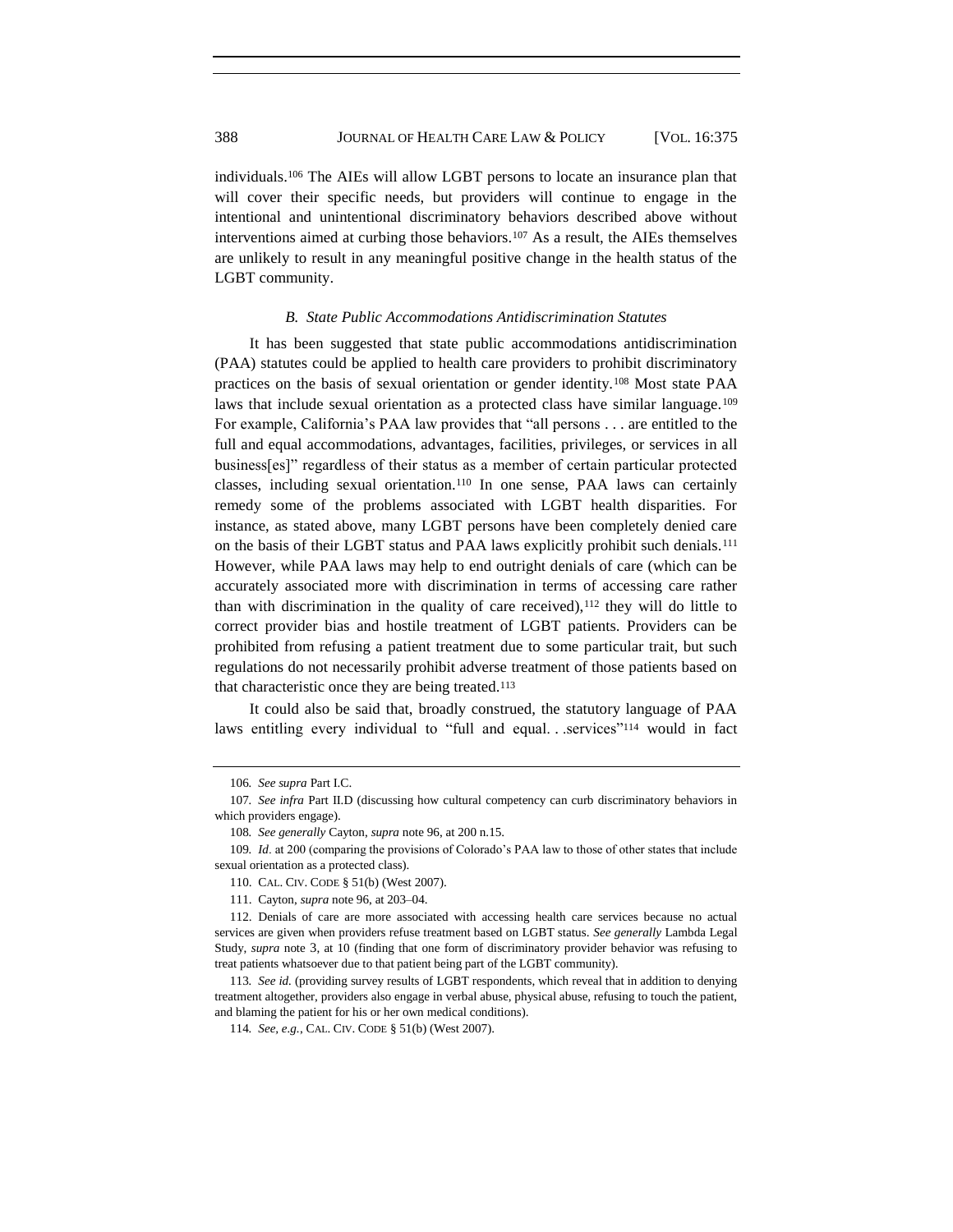prohibit purposeful discriminatory treatment based upon LGBT status. Indeed, some state courts have so interpreted PAA statutes.<sup>115</sup> This, however, will do nothing to cure indirect or unintentional discriminatory treatment. Providers that are unknowledgeable or unaware of the specialized needs of LGBT patients will consistently provide substandard care to those patients, independently of whether they intend to discriminate in the treatment provided.<sup>116</sup> Because of this, using PAA laws to combat discriminatory attitudes and discriminatory provision of care to the LGBT community may be a start, but cannot unilaterally solve the entire gap in LGBT health care.

## *C. Federal Employment Nondiscrimination Statutes: The Employment Non-Discrimination Act*

There have long been calls for a national non-discrimination act that includes sexual orientation and gender identity in its protected classes.<sup>117</sup> The major fruit of those efforts has been borne out in the Employment Non-Discrimination Act (the ENDA), which has been introduced in all but one Congress since 1994.<sup>118</sup> In its current form, the ENDA does not prohibit discrimination against LGBT employees in provision of employer-sponsored health insurance to their spouses or partners.<sup>119</sup> Some have argued that because providing equality in benefits is not cost prohibitive and can result in real, positive outcomes for both LGBT employees and employers, the ENDA should be revised to prohibit provision of unequal benefits.<sup>120</sup>

While one cannot overlook the immense positive benefits and the real need for LGBT employment antidiscrimination statutes at the federal level so that national health care equality can be further realized, the reality is that these advancements stop short of actually curing the problem discussed herein.

<sup>115.</sup> Cases interpreting PAA statutes emphasize that an element of intentional discrimination is generally required for a successful claim. *See, e.g.*, Harris v. Capital Growth Investors XIV, 805 P.2d 873, 893 (Cal. 1991) (holding that a plaintiff seeking liability under California's PAA statute must establish and prove intentional discrimination that violates the terms of the act), *overruled by statute on other grounds*, Munson v. Del Taco, Inc., 208 P.3d 623, 628 (finding that a plaintiff alleging public accommodations discrimination under CAL. CIV. CODE § 51(f), which prohibits violations of the rights of a *disabled* individual under the federal Americans with Disabilities Act, need not prove intentional discrimination). Thus, unintentional, indirect discrimination by medical providers on the basis of sexual orientation would not be protected under such statutes.

<sup>116</sup>*. See, e.g.*, Julia Higgins Foresman, *Health Care Reform: Seeking the Cure for Tax and Social Justice on the Landscape of Changing Familial Norms*, 36 SETON HALL LEGIS. J. 344, 365–66 (2012) (discussing the fact that bias and a lack of knowledge of LGBT persons' specialized health care needs, whether unintentional or intentional, results in lower health outcomes for LGBT individuals).

<sup>117.</sup> Pizer et al., *supra* note [25,](#page-5-0) at 760–61. Since 1973, there have been Congressional efforts to include homosexuals as a protected class in federal employment laws. *Id.*

<sup>118</sup>*. Id.*

<sup>119</sup>*. Id.* at 761–62.

<sup>120</sup>*. See, e.g.*, *id.* at 772–79 (describing, *inter alia*, increased productivity and retention rates for companies who provide same-sex partner benefits as well as LGBT employees' decreased reliance on public health initiatives to access health care).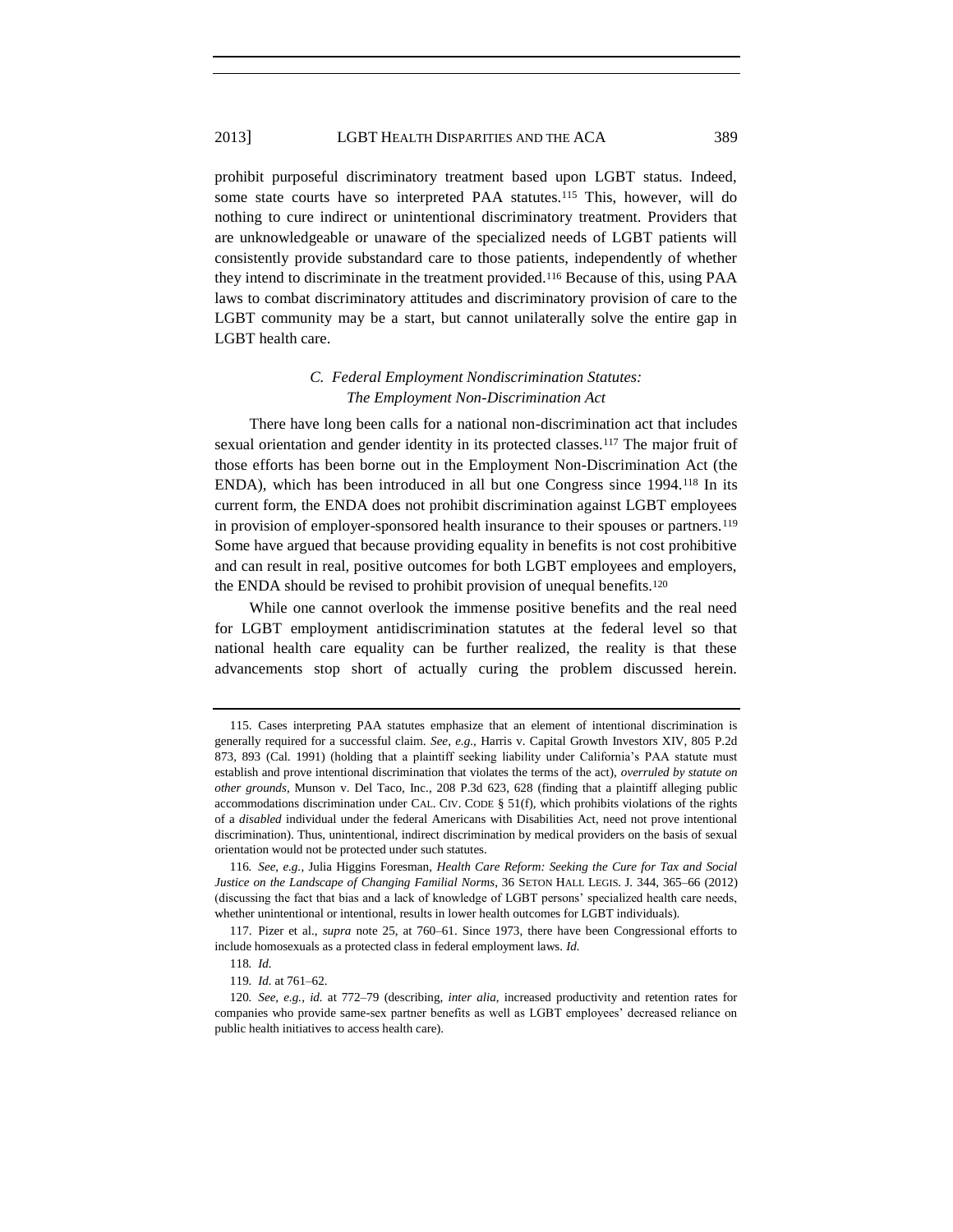Extending employer-sponsored health insurance to LGBT employees and their families is, unsurprisingly, focused upon expanding access to care for LGBT individuals through prohibiting employers' discriminatory provision of benefits to LGBT employees and their families.<sup>121</sup> Like the ACA's expansion of insurance coverage to previously uninsured LGBT Americans, providing equal access to employer insurance plans would simply provide greater access to health care services.<sup>122</sup> It will not prevent provider-based discriminatory practices or work to promote inclusive and knowledgeable health care procedures and policies for LGBT patients.<sup>123</sup> Thus, the ENDA's enactment (if it ever is, in fact, enacted) is not a comprehensive solution, because it would combat only the access element of the discrimination LGBT persons experience in their health care.

## <span id="page-16-0"></span>*D. LGBT-Specific Cultural Competency Education: A Holistic Solution to Discrimination in LGBT Health Care*

Studies have recognized that cultural differences between patient and provider backgrounds can contribute to positive or negative health care outcomes.<sup>124</sup> As a result of these findings, the concept of cultural competency was suggested to combat health care disparities resulting from a lack of provider awareness and training as to the specific needs of different cultural groups in receiving health care.<sup>125</sup> Cultural competence is the "capacity to function effectively as an individual and an organization within the context of the cultural beliefs, behaviors, and needs presented by consumers and their communities."<sup>126</sup>

<span id="page-16-1"></span>It has been shown that cultural competency education can reduce significant health disparities because it educates providers about how, among other things, their behaviors and attitudes can impact the treatment relationship.<sup>127</sup> Such education results in the improvement of the overall quality of care that minority classes of patients receive because it increases their utilization of health care

<sup>121</sup>*. See id.* at 767 (characterizing the issue of unequal provision of health benefits to partners of LGBT employees as primarily affecting those individuals' access to health care services, rather than the quality of services received).

<sup>122</sup>*. See supra* Part I.C (describing the extensive discrimination LGBT individuals experience while accessing health care services).

<sup>123</sup>*. Cf.* Pizer et al., *supra* not[e 25,](#page-5-0) at 767 (stating that homosexuals are less likely to be insured—an access to care issue—than heterosexuals to show that a federal law prohibiting discrimination on the basis of sexual orientation in providing employee benefits would provide equal access to care).

<sup>124.</sup> Sunil Kripalani et al., *A Prescription for Cultural Competence in Medical Education*, 21 J. GEN. INTERN. MED. 1116, 1116 (2006).

<sup>125</sup>*. Id.*

<sup>126.</sup> U.S. DEP'T HEALTH & HUMAN SERVS., *What is Cultural Competency?*, OFFICE OF MINORITY HEALTH (Oct. 19, 2005, 11:29 AM), http://minorityhealth.hhs.gov/templates/browse.aspx?lvl  $=2&$ lvlID $=11$ .

<sup>127</sup>*. See* Leon McDougle, et al., *Evaluation of a New Cultural Competency Training Program: CARE Columbus*, 102 J. NAT'L MED. ASSOC. 756, 756 (2010) (noting, in the context of foreign-born patients, that providers' culturally discriminatory attitudes and inadequate ability to use interpreters can be remedied with "cross-cultural education" or cultural competency training).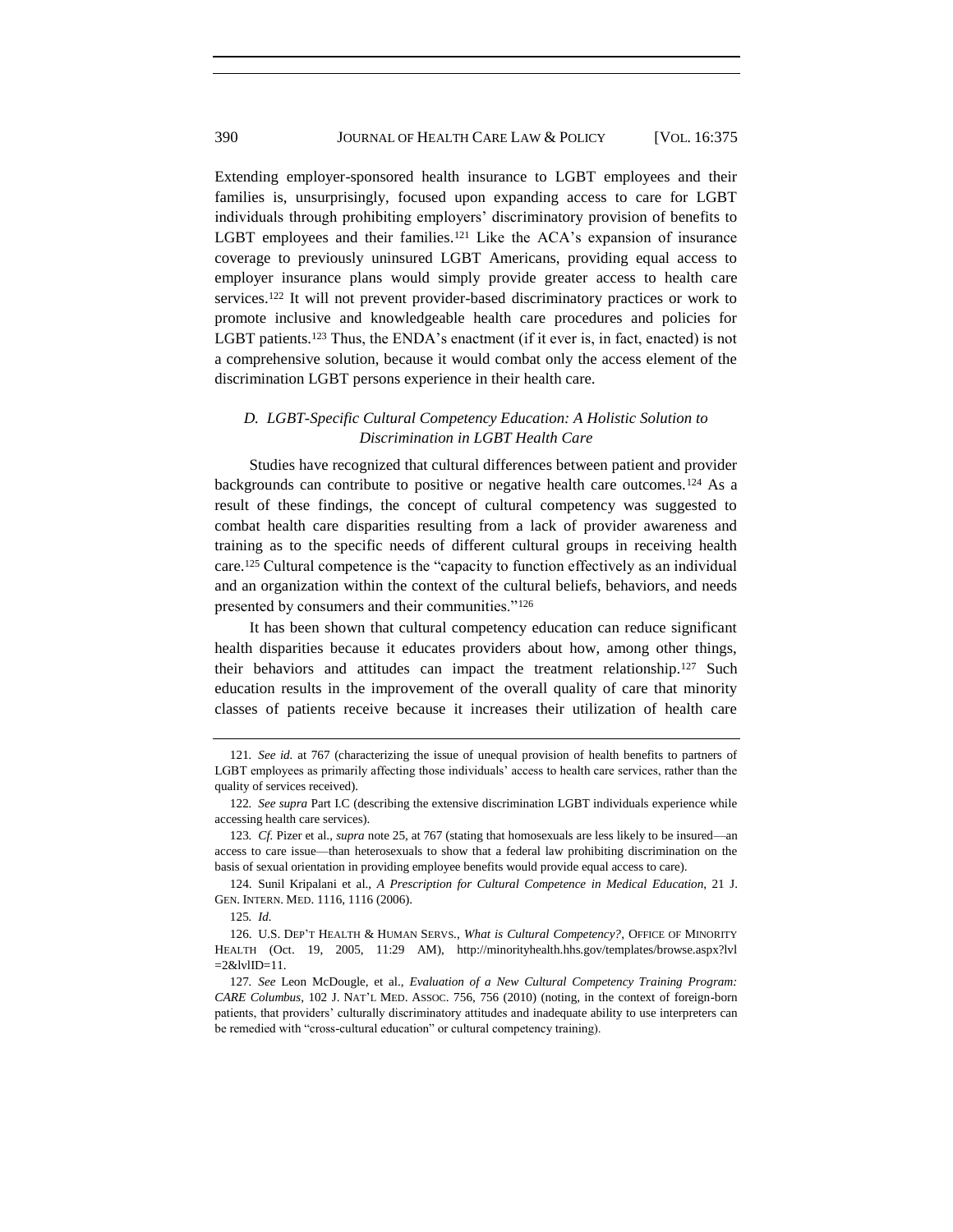services and adherence to plans of treatment.<sup>128</sup> As discussed above, other proposals to close the gap in LGBT health care will not be enough because they primarily remedy discriminatory provision of *access* to care.<sup>129</sup> On the other hand, cultural competency training focuses precisely on the quality of care provided because it centers on decreasing discriminatory provider attitudes and behaviors.<sup>130</sup> Thus, providing health professionals with LGBT-specific cultural competency training is a better method for improving the state of LGBT health care overall than merely providing greater access, and the ACA can be used as the vehicle for delivery of this training.<sup>131</sup>

## III. THE ACA: UNITED STATES HEALTH REFORM, THE ACA'S GOALS, AND ITS SHORTCOMINGS IN THE CONTEXT OF THE LGBT COMMUNITY

#### *A. An Overview of United States Health Reform*

Health care reform in the United States is no creature of modern politics; its roots date at least to the beginning of the twentieth century.<sup>132</sup> As early as the 1910s, progressives advocated for comprehensive reforms, based upon European models, to prevent illness from causing poverty and to increase utilization of preventive care.<sup>133</sup> By the time the Great Depression struck in the 1930s, medical technologies, and therefore costs of treatment, had significantly increased.<sup>134</sup> At the same time, few people were able to afford the costs of health care, including middle class Americans.<sup>135</sup> It was during this period that the idea of compulsory medical insurance gained momentum, but this was eventually abandoned in favor of the now well-known Social Security program, primarily due to extreme resistance from the American Medical Association.<sup>136</sup>

The policy of expanding access to health care continued over the next thirty years, focusing on target populations of concern and culminating in the enactment

<sup>128.</sup> Kripalani et al.*, supra* note [124](#page-16-0)*.*

<sup>129</sup>*. See supra* Part II.

<sup>130</sup>*. See supra* text accompanying note [127.](#page-16-1)

<sup>131</sup>*. See infra* Part IV.

<sup>132</sup>*. See generally* Joseph S. Ross, *The Committee on the Costs of Medical Care and the History of Health Insurance in the United States*, 19 EINSTEIN Q.J. BIOLOGY & MED. 129 (2002) (providing a comprehensive discussion of health care reform efforts in the United States from the late nineteenth century through the Great Depression).

<sup>133</sup>*. Id.* at 128. These efforts were subsequently defeated when Woodrow Wilson assumed the presidency. *Id.*

<sup>134</sup>*. Id.*

<sup>135</sup>*. Id.*

<sup>136</sup>*. Id.* at 132–33; *see also* President Franklin Delano Roosevelt, State of the Union Address to Congress (Jan. 11, 1944), *available at* http://www.fdrheritage.org/bill\_of\_rights.htm (proposing a ―Second Bill of Rights‖ that included a right to health care for all).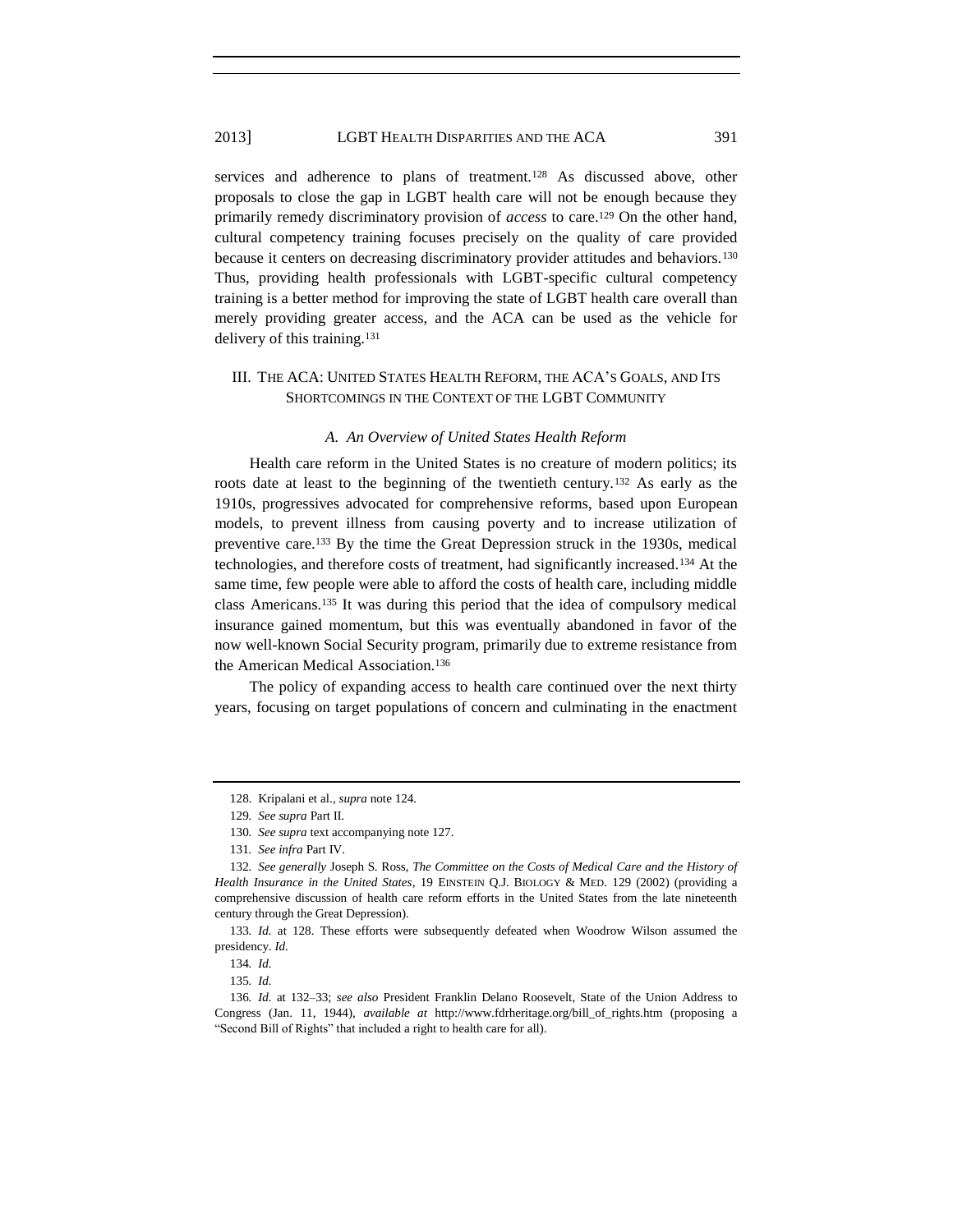of the Medicare and Medicaid programs in 1965.<sup>137</sup> Subsequently, several calls were made for further comprehensive reforms and in 1974, President Richard Nixon communicated to Congress that comprehensive health care was needed for all.<sup>138</sup> While this call went unheeded, hugely rising costs of health care in the late 1970s shifted the focus to cost containment rather than access to care.<sup>139</sup> This resulted in Bill Clinton's creation of the Clinton Health Care Task Force upon assuming the presidency in 1992.<sup>140</sup> This committee eventually produced a Health Security bill, but it remained highly unpopular with citizen groups and providers, the former dissatisfied with the degree of employers' and commercial insurance companies' control and the latter dissatisfied with the lack of measures tailored to cost containment.<sup>141</sup>

The historical context of health care reform in the United States frames the landscape immediately preceding the ACA. Before its passage, the American health care system was the most expensive in the world, and yet delivered lower quality results than the systems of other industrialized nations.<sup>142</sup> High rates of uninsured, exorbitant health care costs, and the ability of insurance companies to deny or drop coverage based on health status as a result of little competition in the market plagued the American system.<sup>143</sup> As a result of these market forces, many Americans were forced to either continue paying premiums they could not afford or go without insurance and risk becoming destitute if a catastrophic medical condition struck.<sup>144</sup> The overall goals of the ACA were a direct response to these concerns and are essentially threefold: (1) to increase access to health care for all Americans; (2) to increase the overall quality of care received; and (3) to assert control over uncontrolled health care prices and costs.<sup>145</sup> While cost-containment is highly important given the exorbitant costs in the American health system, this

<sup>137.</sup> I.S. Falk, *Medical Care in the USA—1932-1972. Problems, Proposals and Programs from the Committee on the Costs of Medical Care to the Committee for National Health Insurance*, 51 MILBANK MEMORIAL FUND Q: HEALTH AND SOCIETY 1, 17 (1973).

<sup>138.</sup> Special Message from President Richard Nixon to the Congress Proposing a Comprehensive Health Insurance Plan (Feb. 6, 1974), *available at* http://www.presidency.ucsb.edu/ws/index. php?pid=4337.

<sup>139.</sup> Beatrix Hoffman, *Health Care Reform and Social Movements in the United States*, 93 AM. J. PUB. HEALTH 75, 78 (2003).

<sup>140</sup>*. Id.*

<sup>141</sup>*. Id.*

<sup>142.</sup> Michael Saul, *Expensive Without the Results: Health Care in the U.S. Costs the Most, Not the Best in the World*, N.Y. DAILY NEWS (Aug. 23, 2009), http://articles.nydailynews.com/2009-08- 23/news/17930526\_1\_health-care-universal-coverage-primary-care.

<sup>143.</sup> President Barack Obama, Fighting for Health Insurance Reform, (Mar. 8, 2010), *available at*  http://www.whitehouse.gov/photos-and-video/video/fighting-for-health-insurance-reform#transcript.

<sup>144</sup>*. Id.* (describing personal stories of having to cancel health insurance plans due to disproportionately high premium costs versus health care bills paid and risking having to mortgage or sell a home in order to cover future medical bills).

<sup>145.</sup> GEYMAN, *supra* note [6](#page-2-0), at 2. The goal of controlling increasingly high health care costs is outside the scope of this comment and will not be discussed further.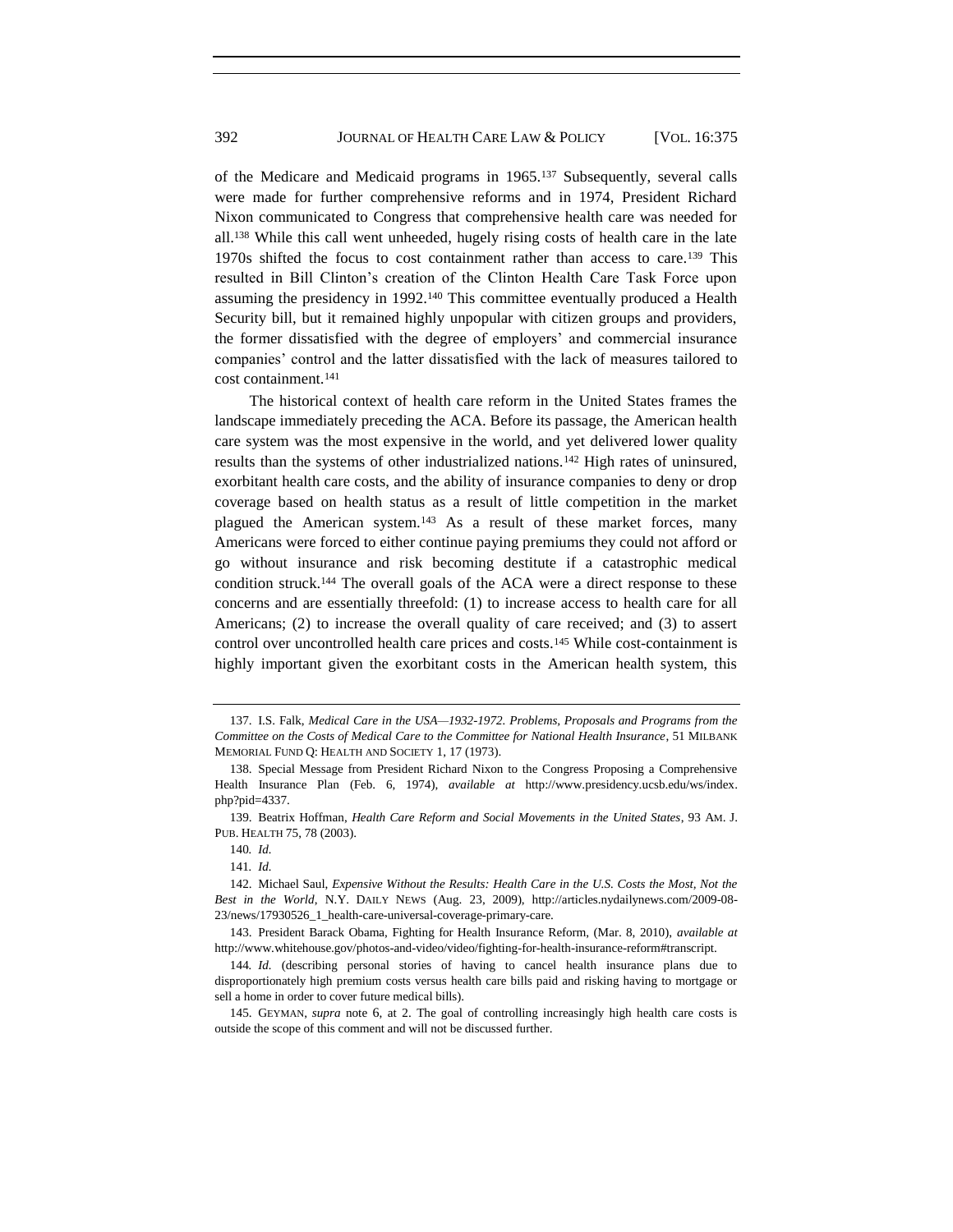discussed above.<sup>146</sup>

comment focuses on the first two pillars of access to and quality of care, because they mirror the areas in which discrimination in LGBT health care manifests, as

#### <span id="page-19-0"></span>*B. The ACA's Expansion of Access to Health Care*

The ACA has many provisions aimed at increasing access to health care.<sup>147</sup> The major sections devoted to increasing access to care can essentially be reduced to four main categories with regard to their regulatory focus: (1) regulations affecting insurance companies; (2) regulations affecting businesses; (3) reforms of the Medicare and Medicaid systems; and (4) other regulations or reforms.<sup>148</sup>

The provisions of the ACA aimed at increasing access to care that focus on regulation of insurance companies are pervasive.<sup>149</sup> Insurance companies will be required to cover the dependent adult children of customers up to the age of twentysix.<sup>150</sup> Providers are also prohibited from unilaterally cancelling insurance plans, protecting consumers that develop serious and expensive-to-treat conditions.<sup>151</sup> They will also be prohibited from denying coverage based upon pre-existing conditions.<sup>152</sup> Lifetime limits on amounts paid out for medical bills will also be eliminated for plans established after December 31, 2013.<sup>153</sup>

The ACA also has regulations applicable to businesses that provide insurance plans to their employees. Qualifying small businesses will receive tax credits based on a percentage of the amounts they contribute to employee health plans.<sup>154</sup> It also authorizes a temporary program to reimburse employers for the cost of "reinsuring" their qualifying early retirees.<sup>155</sup> Furthermore, businesses with over fifty employees will be subject to a fine if any of their employees qualify for federal health insurance subsidies (in other words, if any of their employees go uninsured by the employer's plan).<sup>156</sup>

<sup>146</sup>*. See supra* Part I (detailing how discrimination against LGBT patients affects their access to health care services and also impacts the quality of services they do receive).

<sup>147</sup>*. See* Laxmaiah Manchikanti et al., *Patient Protection and Affordable Care Act of 2010: Reforming the Health Care Reform for the New Decade*, 14 J. AM. SOC'Y INTERVENTIONAL PAIN PHYSICIANS E35, E39–40 (2011) (providing a table with major ACA provisions and dates of implementation for each, where each provision can be reduced to one of these four categories).

<sup>148</sup>*. Id.*

<sup>149.</sup> *Id.* at E35 (characterizing the new insurance industry regulations as "extensive").

<sup>150.</sup> 42 U.S.C. § 300gg-14 (2011).

<sup>151.</sup> § 300gg-12.

<sup>152.</sup> § 18001.

<sup>153.</sup> § 300gg-11.

<sup>154.</sup> 26 U.S.C. § 45R (2011).

<sup>155.</sup> 42 U.S.C. § 18002.

<sup>156.</sup> Manchikanti, *supra* not[e 147,](#page-19-0) at E40.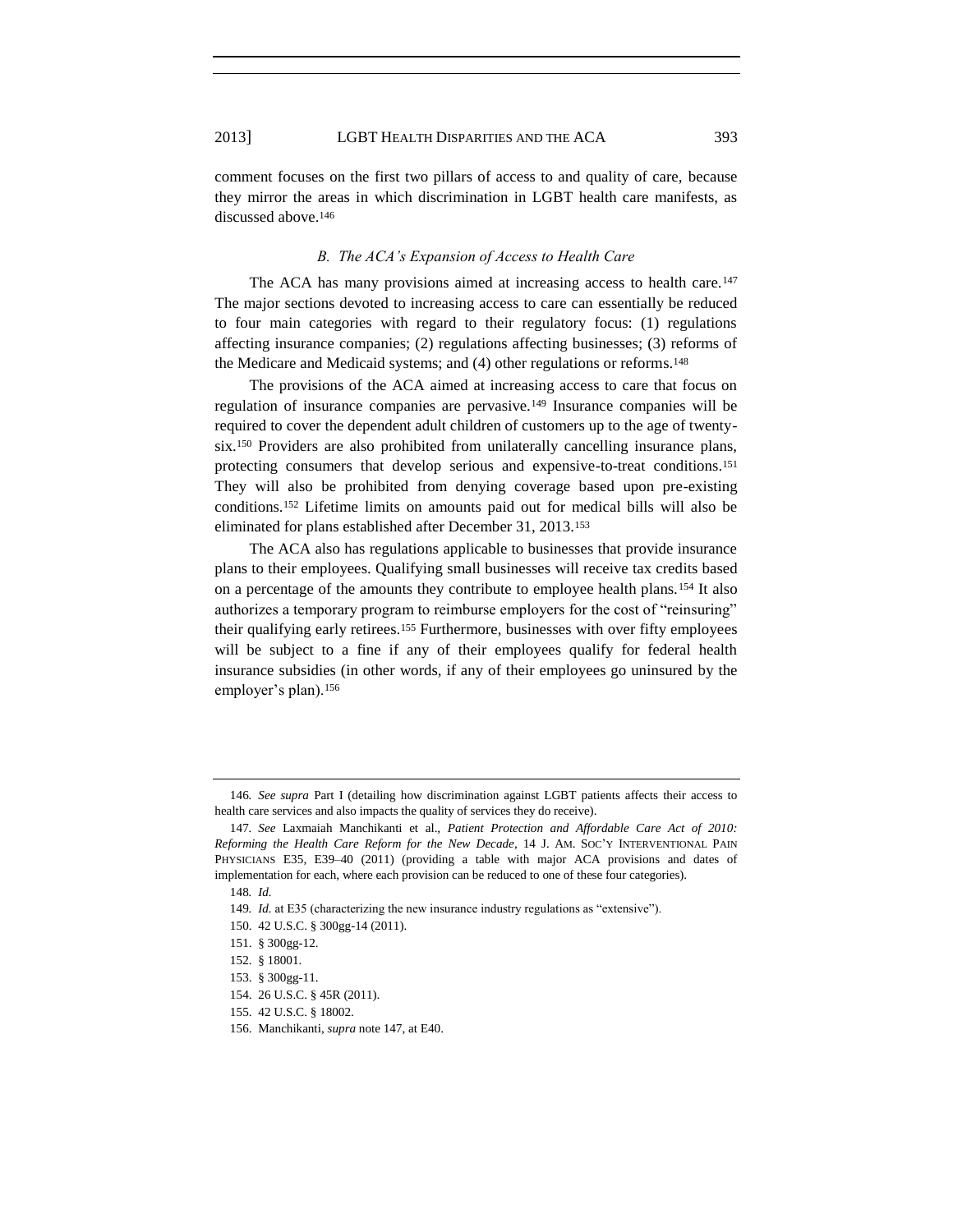The ACA proposes to significantly expand the Medicaid and Medicare programs.<sup>157</sup> One of the shining stars of, and a major point of contention in challenges to,<sup>158</sup> the ACA is its widespread increase of the income eligibility for Medicaid to 133% of the poverty level.<sup>159</sup> Medicare patients also received a onetime rebate of \$250 in 2010 to help with gaps in prescription drug coverage, providing access to more medicines.<sup>160</sup> Drug companies will also be required to subsidize branded prescription drugs for seniors receiving Medicare, starting with fifty percent discounts and increasing thereafter.<sup>161</sup> Lastly, Medicare income taxes will also be increased and a new tax will be imposed on unearned income in order to finance the expanded access to Medicare.<sup>162</sup>

Finally, the remaining major provisions of the ACA have various regulatory impacts. The most famous regulation (or infamous, depending on one's perspective) in the ACA is its individual mandate, requiring most Americans to enroll in an insurance program or pay a tax.<sup>163</sup> The federal government will likewise provide subsidies for indigent persons who cannot afford to purchase health insurance on their own.<sup>164</sup> A temporary high-risk insurance pool will also be created to provide access to qualifying individuals denied coverage due to preexisting conditions.<sup>165</sup> Community health center funding will additionally be increased by eleven billion dollars to help provide access to underserved and indigent populations.<sup>166</sup> It is estimated that once the majority of the ACA's provisions are implemented, approximately thirty million Americans will have access to health care that previously did not.<sup>167</sup>

163. 26 U.S.C. § 5000A (2011).

<sup>157.</sup> Under the recent Supreme Court decision in *Nat'l Fed'n Indep. Bus. v. Sebelius*, 132 S. Ct. 2566, 2607 (2012), the ACA's provision requiring states to participate in the Medicaid expansion or lose all federal Medicaid funds, found at 42 U.S.C. § 1396(c) (2011), is unconstitutional. Thus, states may opt out of the Medicaid expansion without risking loss of all federal Medicaid funds.

<sup>158</sup>*. See*, *e.g.*, *Nat'l Fed'n Indep. Bus*., 132 S. Ct. at 2607 (2012) (involving two primary challenges to the ACA, one of which is that the ACA's requiring states to expand Medicaid eligibility is unconstitutional).

<sup>159.</sup> 42 U.S.C. § 1396a(a)(10)(A)(i)(VIII) (2011).

<sup>160.</sup> § 1395w-152.

<sup>161.</sup> Manchikanti, *supra* not[e 147,](#page-19-0) at E39.

<sup>162.</sup> Patient Protection and Affordable Care Act, Pub. L. No. 111-148, 124 Stat. 119 (2010), *amended by* Health Care and Education Reconciliation Act of 2010, Pub. L. No. 111-152, 124 Stat. 1029 (2010) (codified as amended in scattered sections of 26 and 42 U.S.C.).

<sup>164.</sup> § 36B.

<sup>165.</sup> 42 U.S.C. § 18001 (2011).

<sup>166.</sup> Manchikanti, *supra* not[e 147,](#page-19-0) at E39.

<sup>167.</sup> CONGRESSIONAL BUDGET OFFICE, UPDATED ESTIMATES FOR THE INSURANCE COVERAGE PROVISIONS OF THE AFFORDABLE CARE ACT UPDATED FOR THE RECENT SUPREME COURT DECISION 13 (2012), *available at* http://www.cbo.gov/sites/default/files/cbofiles/attachments/43472-07-24-2012- CoverageEstimates.pdf.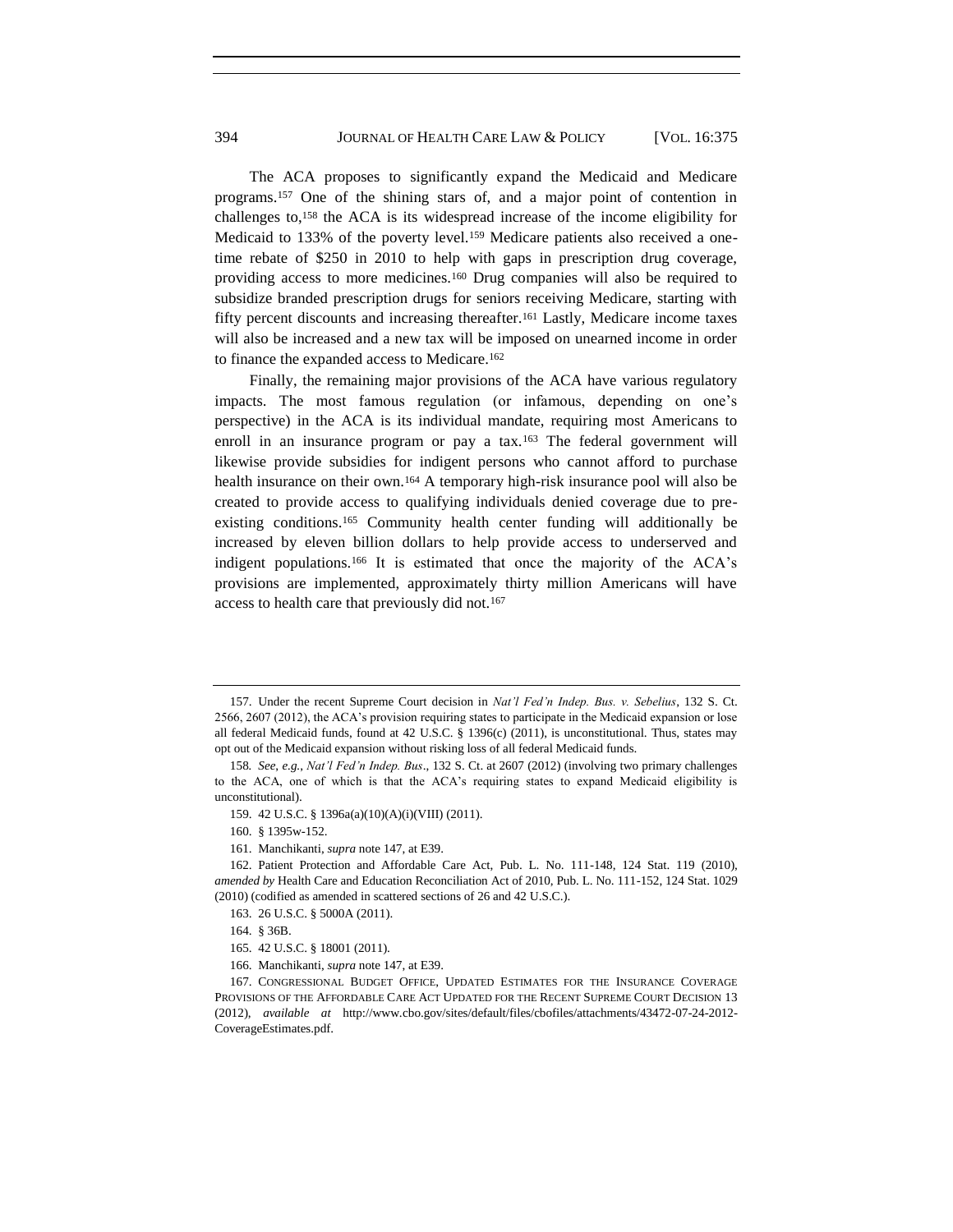#### <span id="page-21-0"></span>*C. The ACA's Goal of Increasing Quality of Care*

As compared to provisions directly relating to expanding access to care, ACA provisions focusing on increasing quality of care are few.<sup>168</sup> The most obvious statute relating to increased quality of care is the requirement that insurance companies cover preventative care services with no co-payments, including immunizations and women's cancer screenings.<sup>169</sup> Prohibiting denials of coverage based upon pre-existing conditions also relates to quality of care in that patients will be able to receive needed services from physicians with which they have established an ongoing treatment relationship who can provide them with a more complete understanding of their medical history and needs.<sup>170</sup> Closing Medicare's prescription drug coverage gap will likewise tend to improve the quality of health care received because this will provide more comprehensive treatment.<sup>171</sup>

## *D. How the Current ACA Will Fail to Improve the Health Status of the LGBT Community*

It would be inaccurate to say that the ACA is completely unconcerned with improving quality of care because there are, in fact, important provisions that will impact the quality of care all Americans receive.<sup>172</sup> What is clear, however, is that the primary regulatory focus of the ACA is access to health care; simply weighing the number of provisions directly influencing access to care and those directly influencing quality of care illustrates this result.<sup>173</sup> Examining governmental documents concerning the ACA, most if not all of which prominently feature initiatives improving access to health care, leads to the same conclusion.<sup>174</sup> Further, the scope of the major provisions relating to health care access is much broader than that relating to health care quality.<sup>175</sup> On this basis, it is fair to conclude that

172. The best example of this is the requirement of covering preventative services at no cost. 42 U.S.C. § 300gg-13 (2011).

173*. See supra* text accompanying note [168.](#page-21-0)

<sup>168</sup>*. See* Manchikanti, *supra* note [147.](#page-19-0) By the author's count, roughly fifteen of the major provisions in Table 1 relate directly to expanding access to care, whereas perhaps four major provisions relate to quality of care.

<sup>169.</sup> 42 U.S.C. § 300gg-13 (2011).

<sup>170.</sup> § 18001.

<sup>171.</sup> Manchikanti, *supra* note [147,](#page-19-0) at E39; *see also* U.S. DEPT. OF HEALTH & HUMAN SERVS., *Medicare Drug Discounts*, HealthCare.gov (last updated July 6, 2012), http://www.healthcare.gov/law/ features/65-older/drug-discounts/ (explaining the practical effects of the ACA on Medicare drug coverage).

<sup>174</sup>*. See*, *e.g.*, U.S. DEP'T HEALTH & HUMAN SERVS., supra note [101](#page-13-1) (devoting an extensive discussion, when compared to the section devoted to increased quality of care, to how the ACA will provide increased access to care); U.S. DEPT. OF HEALTH & HUMAN SERVS., supra note [2](#page-1-1) (highlighting the pre-existing conditions prohibitions, ending lifetime dollar limits on key benefits, the expansion of the Medicaid program, and the Affordable Insurance Exchanges as ACA provisions that will benefit the LGBT community).

<sup>175</sup>*. Compare* 26 U.S.C. § 5000A (2011) (requiring most citizens to obtain health insurance or pay a fine), with 42 U.S.C. § 300gg-13 (2011) (requiring coverage of certain preventative services for those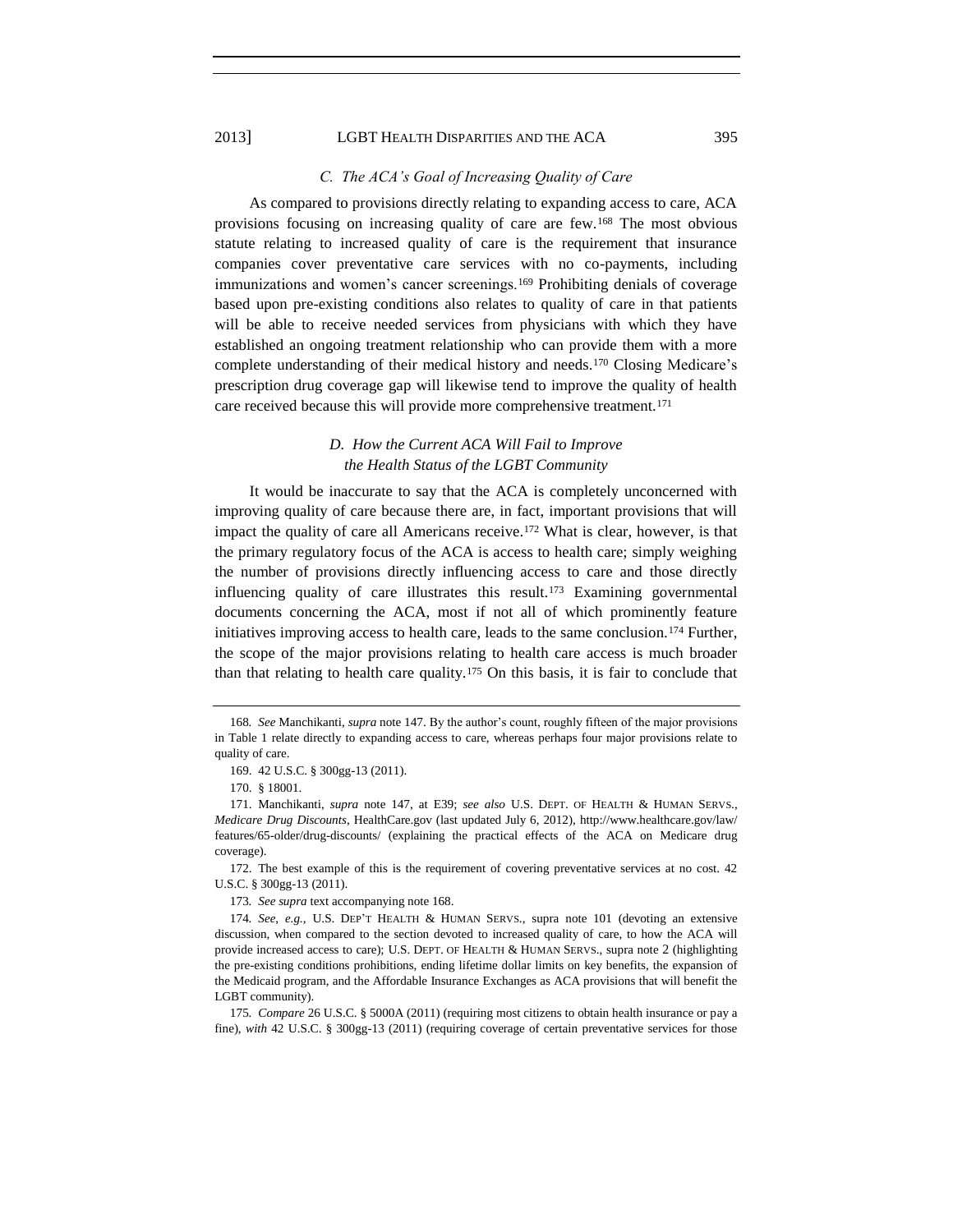the ACA focuses more on increasing access to care rather than improving the quality of care received and that it will work toward remediating the *coverage* gap in the LGBT community caused by discrimination, rather than the discrimination against LGBT individuals in the health care they do receive.<sup>176</sup>

Although the ACA's primary focus is on increasing access to health care for all Americans, it does contain some important provisions that will impact the quality of health care received.<sup>177</sup> As related to the LGBT community, however, these provisions miss the mark. Government documents focus on the fact that the ACA requires all insurance plans to cover pre-existing medical conditions, chronic disease management, and preventive services, such as HIV testing.<sup>178</sup> While these provisions are certainly important, they do nothing to combat the extensive stigma targeting LGBT patients that is present in American health care services.

A major cause of the disparate health care status of the LGBT community is provider discrimination and bias against the very patients they are to serve.<sup>179</sup> Even with all the expanded access that will presumably result from the ACA, there is no reason to think that LGBT Americans will change their longstanding practices of delaying medical care as long as possible to avoid being subjected to what they see as unnecessary discrimination.<sup>180</sup> On this basis, the ACA is not a holistic solution to the LGBT community's health care troubles. Furthermore, although other racial minority groups experience low quality health care, medical schools have begun to recognize this and incorporate cultural competency training for those populations to make providers aware of the specific needs of these communities. Unfortunately, that training rarely, if ever, includes LGBT-specific subjects.<sup>181</sup> Using the ACA to encourage LGBT-specific cultural competency education can remedy this oversight.<sup>182</sup>

- 178*. See, e.g.*, U.S. DEP'T HEALTH & HUMAN SERVS., supra not[e 101.](#page-13-1)
- 179*. See supra* Part.I.C.

<span id="page-22-0"></span>who choose to offer or issue group health plans, improving the quality of the health care the covered individuals receive). The former affects the entire citizenry as a whole, while the latter affects only those with need of the specified services, which will apply primarily to women and children by its own terms.

<sup>176</sup>*. See supra* Part II.A (explaining that the ACA's affordable insurance exchanges will likely provide access to care for previously uninsured LGBT Americans and how the exchanges won't prevent persons from continuing to experience discrimination in the provision of health care services).

<sup>177</sup>*. See supra* Parts III.B–C.

<sup>180</sup>*. See* DeCola, *supra* note [50,](#page-7-0) at 12 (finding underutilization of health care by LGBT persons to be primarily attributable to discrimination or a perceived lack of understanding of their specialized needs).

<sup>181</sup>*. See* Juno Obedin-Maliver et al., *Lesbian, Gay, Bisexual, and Transgender-Related Content in Undergraduate Medical Education*, 306 JAMA 971, 973 (2011) (finding that out of 150 survey respondent medical schools, their cultural competency curricula offered a median of five hours of LGBT cultural competency training); *see also infra* Part IV.A (describing the current state of LGBT cultural competency curricula in United States medical schools).

<sup>182</sup>*. See infra* Part IV.B. (providing a more detailed explanation).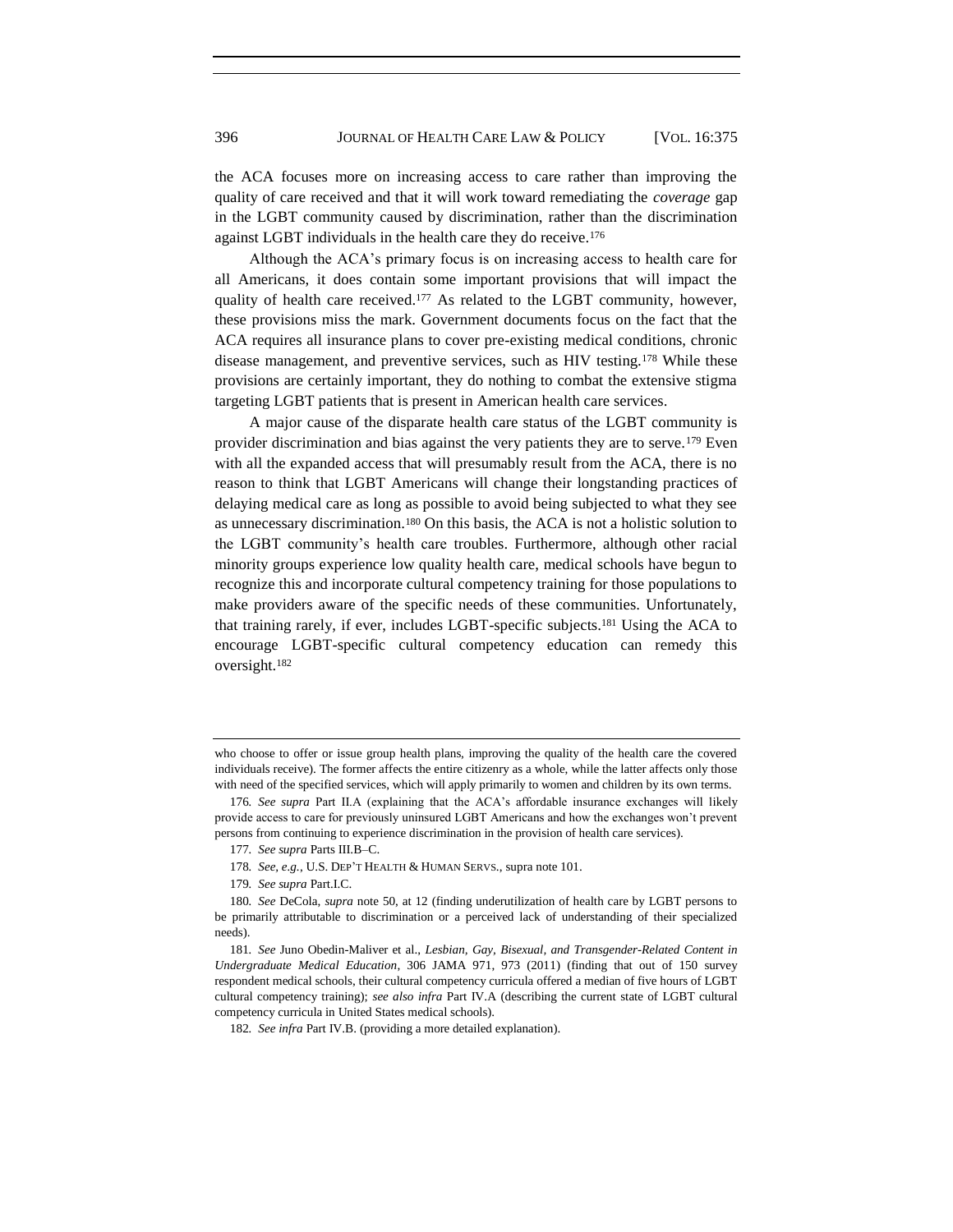## IV. CURING THE ACA'S ILLS: AN AMENDMENT TO PROVIDE CULTURAL COMPETENCY TRAINING

In light of LGBT persons' needs for better care in the face of societal stigma, the ACA's complete dearth of provisions working to counteract provider discrimination in provision of services and seeking to educate them on LGBT needs will cause it to fail to improve the existing health disparity in the LGBT community.<sup>183</sup> Amending the ACA to require provision of LGBT-specific cultural competency training will help cure this deficiency.<sup>184</sup> Provisions of the ACA do, in fact, address cultural competency training in health professional education.<sup>185</sup> However, these provisions suffer from two flaws that still leave LGBT health disparities resulting from discriminatory provision of care unaddressed. First, they are permissive rather than compulsory, merely authorizing the Secretary of Health and Human Services (HHS) to issue grants for the development of model cultural competency curricula.<sup>186</sup> Second, they do not require development of these model curricula for any specific populations but rather authorize grants to "reduce health disparities" in general.<sup>187</sup>

<span id="page-23-0"></span>Given the fact that the LGBT population has essentially been ignored in current cultural competency curricula, it is speculative that these permissive and overly vague provisions will do anything to combat discrimination that results in the substandard provision of care to LGBT patients.<sup>188</sup> The ACA is particularly well-suited as a vehicle for educating providers on the needs of LGBT patients since it already recognizes a general need for cultural competency training<sup>189</sup> and because it is intended to be a major overhaul of the American health care system as a whole.<sup>190</sup> To provide LGBT patients with effective health care, any proposal to amend the ACA to improve the health status of LGBT Americans should focus on

<sup>183.</sup> As it currently stands, the ACA will likely combat discrimination in LGBT *access* to care to some degree. *See supra* Part II.A; s*ee also supra* text accompanying note 172. However, it should be amended to combat all discrimination, whether in terms of access to or quality of health care services.

<sup>184</sup>*. See supra* Part II.D (describing how cultural competency can curb discriminatory provider behaviors directed toward LGBT patients).

<sup>185.</sup> 42 U.S.C. § 293e(a)(1) (2011).

<sup>186</sup>*. Id.* (stating that the Secretary of the Department of Health and Human Services "may make awards of grants, contracts, or cooperative agreements . . . for the development [of] model curricula for cultural competency [and] reducing health disparities . . . for use in health professions schools and continuing education programs") (emphasis added).

<sup>187</sup>*. Id*.

<sup>188</sup>*. See* Obedin-Maliver, et. al., *supra* not[e 181](#page-22-0) and accompanying text.

<sup>189.</sup> 42 U.S.C. § 293e(a)(1) (2011) (authorizing HHS to make grants for programs aimed at establishing model cultural competency curricula).

<sup>190</sup>*. See supra* Part III.A–C. (describing the problems with the American health care system prior to the ACA's enactment and the ACA's broad regulatory sweep aimed at eliminating those problems).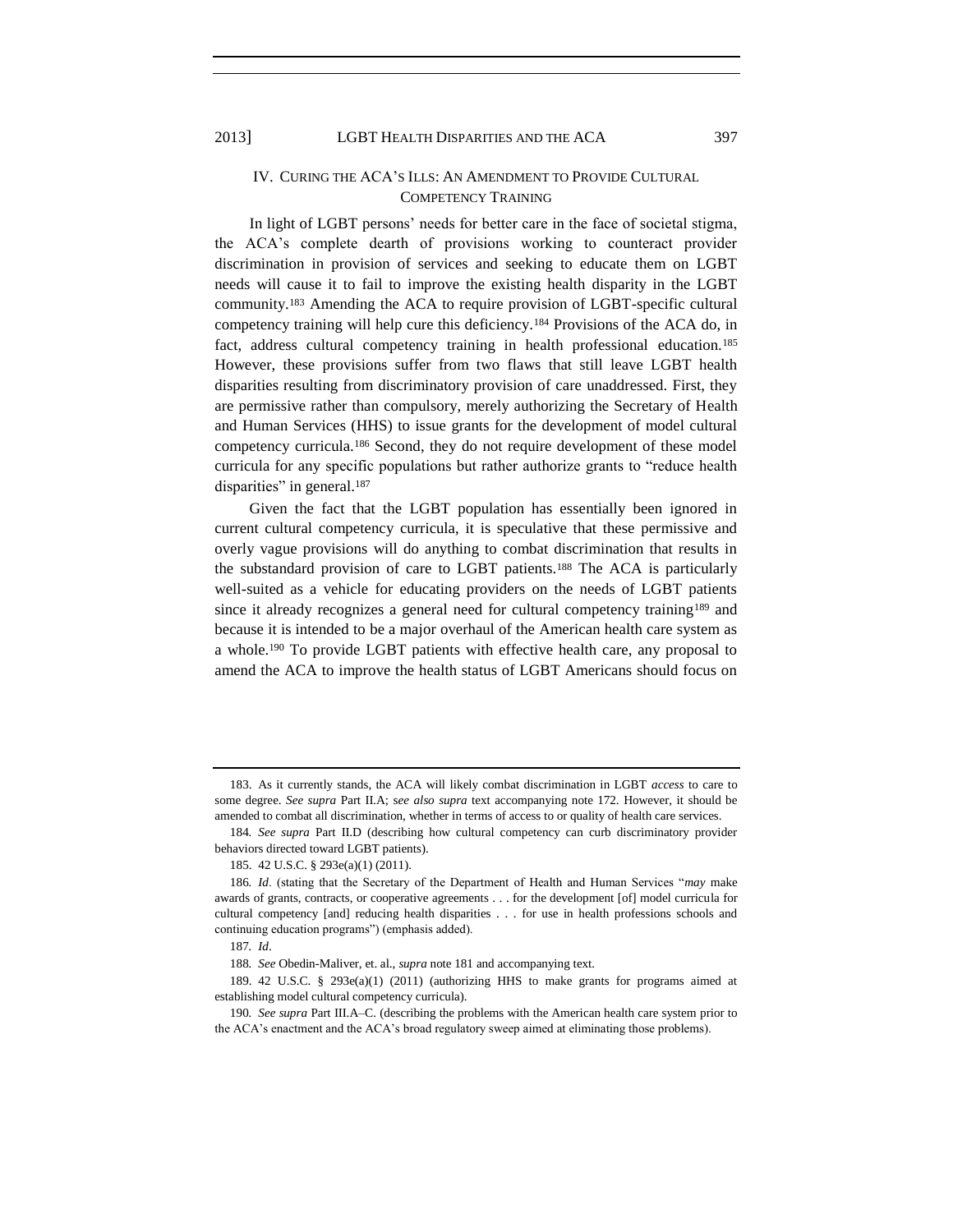provisions aimed at the discrimination that causes substandard provision of care to LGBT persons; cultural competency training is just such a focus.<sup>191</sup>

## <span id="page-24-0"></span>*A. The Current Status of LGBT Cultural Competency Training in American Medical Schools*

<span id="page-24-1"></span>Health disparities have long been documented in racial minority groups.<sup>192</sup> As a result of these disparities and the fact that accrediting bodies typically require sensitivity training,<sup>193</sup> many medical schools incorporate some form of cultural competency into their current curricula.<sup>194</sup> These programs, however, suffer from shortcomings in the context of the LGBT community because many focus only on the care of racial and ethnic minority groups.<sup>195</sup> Further, those programs that do specifically address the needs of the LGBT community typically spend minimal time doing so.<sup>196</sup> Thus, the overall status of LGBT cultural competence training in medical schools is inadequate and will not combat the LGBT health disparity the ACA leaves unaddressed.

## *B. Training Competent Providers for LGBT Patients: A National Legislative and Regulatory Effort*

Currently, medical schools are left to choose for themselves which populations will be introduced in cultural competency curricula.<sup>197</sup> This has resulted in few, if any, medical schools devoting sufficient time to training physicians to provide high quality care to LGBT patients.<sup>198</sup> It is clear that to curtail discrimination in provision of care to LGBT patients, a more comprehensive approach is needed, and a national, uniform requirement can accomplish this. Although already enacted, simply amending the ACA to include provisions requiring applicable agencies to issue rules aimed at increasing implementation and

<sup>191</sup>*. See supra* Part II.D (concluding that cultural competency would be an effective solution to combat overall discrimination in health care directed at LGBT person).

<sup>192.</sup> Betancourt et. al., *supra* note [1](#page-1-2).

<sup>193.</sup> LIAISON COMM. ON MED. EDUC., FUNCTIONS AND STRUCTURE OF A MEDICAL SCHOOL: STANDARDS FOR ACCREDITATION OF MEDICAL EDUCATION PROGRAMS LEADING TO THE M.D. DEGREE 10 (2012), *available at* http://www.lcme.org/functions.pdf.

<sup>194.</sup> Nisha Dogra et al., *Teaching Cultural Diversity: Current Status in U.K., U.S., and Canadian Medical Schools*, 25 Suppl. 2 J GEN. INTERN. MED. S164, S165 (2010).

<sup>195.</sup> If these programs incorporated aspects of LGBT sensitivity training, it would be expected that health disparities based on providers' discriminatory behaviors in that community would have been observed to be narrowing, but this does not seem to be the case. *See, e.g.*, Lambda Legal Study, *supra* note [3](#page-1-0) (detailing LGBT patients' accounts of experiencing discrimination at the hands of medical service providers); s*ee also supra* text accompanying note 181.

<sup>196</sup>*. See supra* text accompanying note 188.

<sup>197.</sup> Accrediting bodies may require such programs to be present for accreditation purposes, but they do not give much, if any, guidance as to what must be presented or which minority populations must be covered. Dogra, *supra* not[e 194,](#page-24-0) at S166.

<sup>198</sup>*. See supra* text accompanying note [188.](#page-23-0)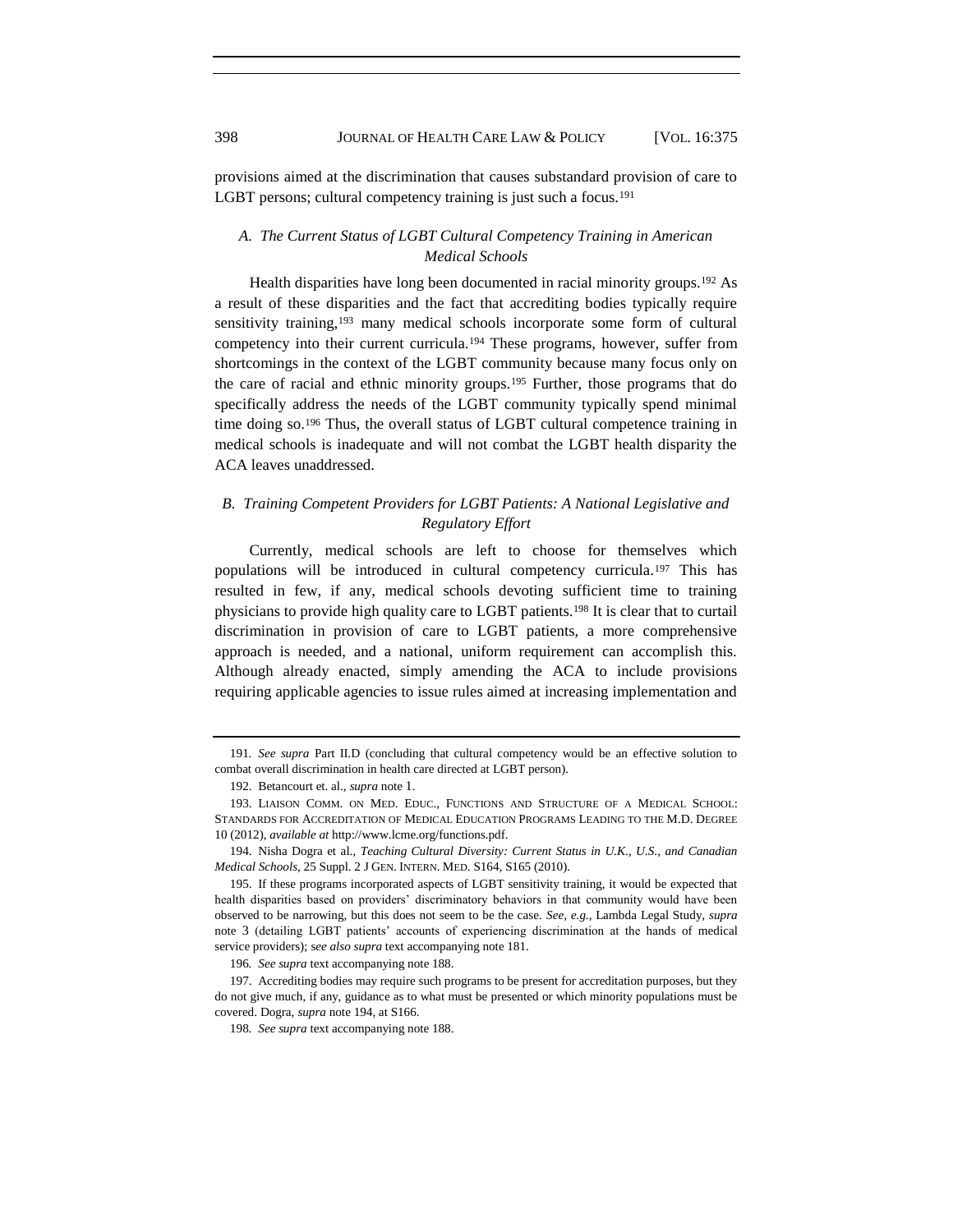utilization of LGBT-specific cultural competence training provides a convenient vehicle for such reform.<sup>199</sup>

#### <span id="page-25-1"></span>*1. Providing Cultural Competency Training to Medical Students*

As previously described, most medical schools do provide cultural competency training for students, but these curricula are severely deficient in training future providers to provide high quality care for members of the LGBT community.<sup>200</sup> Two main methods are proposed to improve the presence and amount of LGBT-specific cultural competency in medical schools. First, Congress should amend the ACA to require HHS to promulgate new rules governing participation in the Medicare and Medicaid programs. Most hospitals participate in the Medicare and Medicaid programs<sup>201</sup> and most medical schools are associated with their own individual hospitals.<sup>202</sup> HHS promulgates many different rules that serve as conditions of participation in these programs<sup>203</sup> and can use this ability to promulgate new rules requiring the medical schools with which any recipient hospital is affiliated to include substantive, <sup>204</sup> LGBT-specific cultural competency training in their curricula.<sup>205</sup>

<span id="page-25-0"></span>Secondly, Congress could amend the ACA to require the agencies that administer research funding to place new conditions on receipt of those funds. Most

200*. See supra* Part IV.A.

202. Both the Liaison Committee on Medical Education (the national accrediting body for M.D. degrees) and the Commission on Osteopathic College Accreditation (the national accrediting body for D.O. degrees) require that schools provide appropriate resources for hands-on clinical instruction of students, and school-affiliated hospitals provide an ideal venue for this. LIAISON COMM. ON MED. EDUC., *supra* note [193,](#page-24-1) at 25; AM. OSTEOPATHIC ASS'N, ACCREDITATION OF COLLEGES OF OSTEOPATHIC MEDICINE: COM ACCREDITATION STANDARDS AND PROCEDURES 23 (2012), *available at* http://www.osteopathic.org/inside-aoa/accreditation/predoctoral%20accreditation/Documents/COM-Accreditation-Standards-Effective-7-1-2012.pdf.

203*. See, e.g.*, 42 C.F.R. § 482.1 (2011) (outlining conditions for hospitals' participation in the Medicare and Medicaid programs).

204. The meaning and parameters of a "substantive" LGBT-specific cultural competency curriculum are beyond the scope of this comment, but they should at minimum include experiences and materials allowing practitioners to develop the tactics discussed by Makadon, *supra* not[e 83.](#page-11-1)

205. The legality of such conditions would be governed by the Administrative Procedure Act, 5 U.S.C. 500 (2011) and would likely be found valid as long as they comply with the HHS' enabling statute (here, the hypothetically amended ACA), any other applicable limiting statutes (here, the Medicare and Medicaid provisions of the Social Security Amendments of 1965) and the provisions of the Administrative Procedure Act itself. *See generally* CHARLES H. KOCH, WEST'S FEDERAL ADMINISTRATIVE PRACTICE § 7323 (Westlaw ed., 3d ed. 2012) (describing the interplay between the Administrative Procedure Act, other federal statutes and promulgated rules).

<sup>199</sup>*. See supra* Part IV (explaining that the ACA is a convenient vehicle for amendments aimed at reducing LGBT health care disparities by providing cultural competency training because it would further the its overall reformatory purpose and because it recognizes the need for such training).

<sup>201.</sup> For example, as of 2010, there were 6,169 hospitals participating in Medicare alone. U.S. SOC. SEC. ADMIN. OFFICE OF RET. AND DISABILITY POLICY, ANNUAL STATISTICAL SUPPLEMENT TO THE SOCIAL SECURITY BULLETIN, 2011 8.42 (2012), *available at* http://www.ssa.gov/policy/docs/statcomps/ supplement/2011/8c.pdf.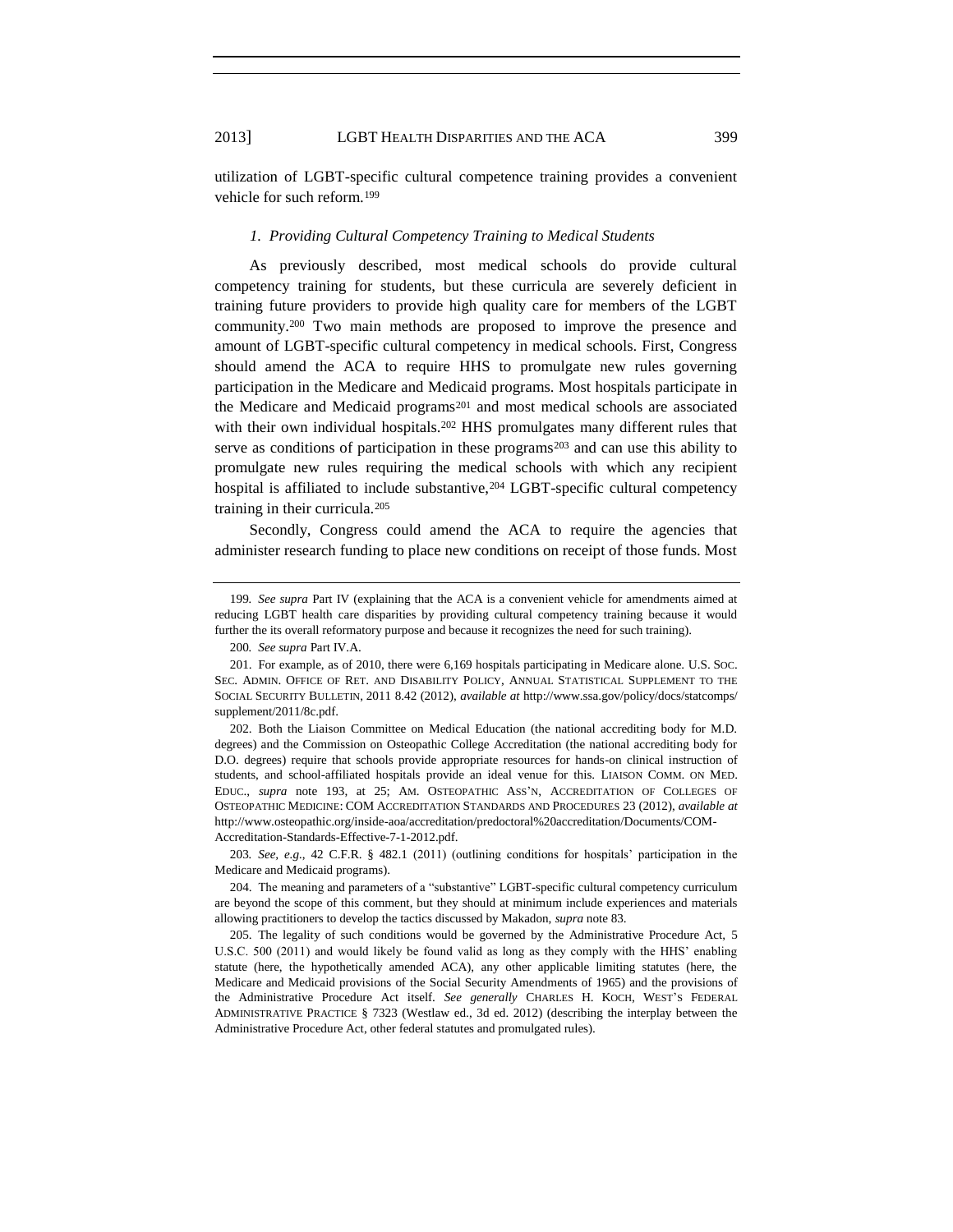medical schools conduct research<sup>206</sup> and, as a result, are recipients of various federal agency research funds.<sup>207</sup> To comply with an amended ACA, those agencies could attach new conditions to the receipt of medical research funds by medical schools that require them to provide substantive, LGBT-specific cultural competency training to their students. However, because the issuance of and compliance with the rules of participation in the Medicare and Medicaid programs is relatively simple and those rules are pervasive,<sup>208</sup> issuance of new rules of participation as outlined above is probably a better method than attaching conditions to research funding. This is particularly true given that most hospitals participate in Medicare and Medicaid programs.<sup>209</sup>

#### *2. Providing Cultural Competency Training to Existing Practitioners*

The benefits to the quality of patient care of cultural competency education having been shown,<sup>210</sup> efforts to provide such education should not be limited solely to medical students. The most obvious way to achieve this for existing providers would be for Congress to require HHS to again promulgate new conditions. This time, the conditions would attach to individual providers' receipt of Medicare and Medicaid payments, like those previously outlined for medical school-associated hospitals. Such conditions should require participating providers to undergo a certain number of hours of continuing education courses that focus on LGBT populations and LGBT-specific issues.<sup>211</sup>

LGBT-specific cultural competence can also be achieved for existing providers at the state level.<sup>212</sup> Although not directly related to the ACA, state

<sup>206.</sup> Both the Liaison Committee on Medical Education and the Commission on Osteopathic College Accreditation require that schools provide basic education in clinical research or experiential efforts. LIAISON COMM. ON MED. EDUC., *supra* note [193,](#page-24-1) at 9; AM. OSTEOPATHIC ASS'N, *supra* note [202,](#page-25-0) at 23.

<sup>207.</sup> For example, the National Institutes of Health alone provided federal funding to 137 medical schools in 2012. BLUE RIDGE INST. FOR MED. RESEARCH, *Ranking Tables of NIH Funding to US Medical Schools in 2012,* BRIMR.ORG, tbl.3, http://www.brimr.org/NIH\_Awards/2012/NIH\_Awards\_ 2012.htm (last updated Feb. 19, 2013).

<sup>208</sup>*. See, e.g.*, 42 C.F.R. §§ 482.23–482.28 (2011) (requiring participating hospitals to have a plethora of basic functions, such as nursing, medical records, pharmacy, radiology, laboratory, and dietary services affecting almost every aspect of a hospital's operation).

<sup>209</sup>*. See supra* text accompanying note 201.

<sup>210.</sup> Kripalani et al., *supra* note [124.](#page-16-0)

<sup>211.</sup> The Fenway Center's National LGBT Health Education Center provides excellent resources on the specific quality of care needs of the LGBT community, including CME courses (some of which are free). FENWAY CTR'S. NAT'L LGBT HEALTH EDUC. CTR., *About Continuing Education—National LGBT Health Education Center*, LGBTHEALTHEDUCATION.ORG, http://www.lgbthealtheducation.org/ training/about-continuing-education/ (last visited June 5, 2013).

<sup>212.</sup> At least one state, New Jersey, has already implemented a similar regime, requiring all applicants for a new or renewed medical license to have completed a requisite number of hours in cultural competence training (albeit the training required does not specifically state it must include LGBT health care subject matter). N.J. STAT. ANN. § 45:9-7.1 (West 2012).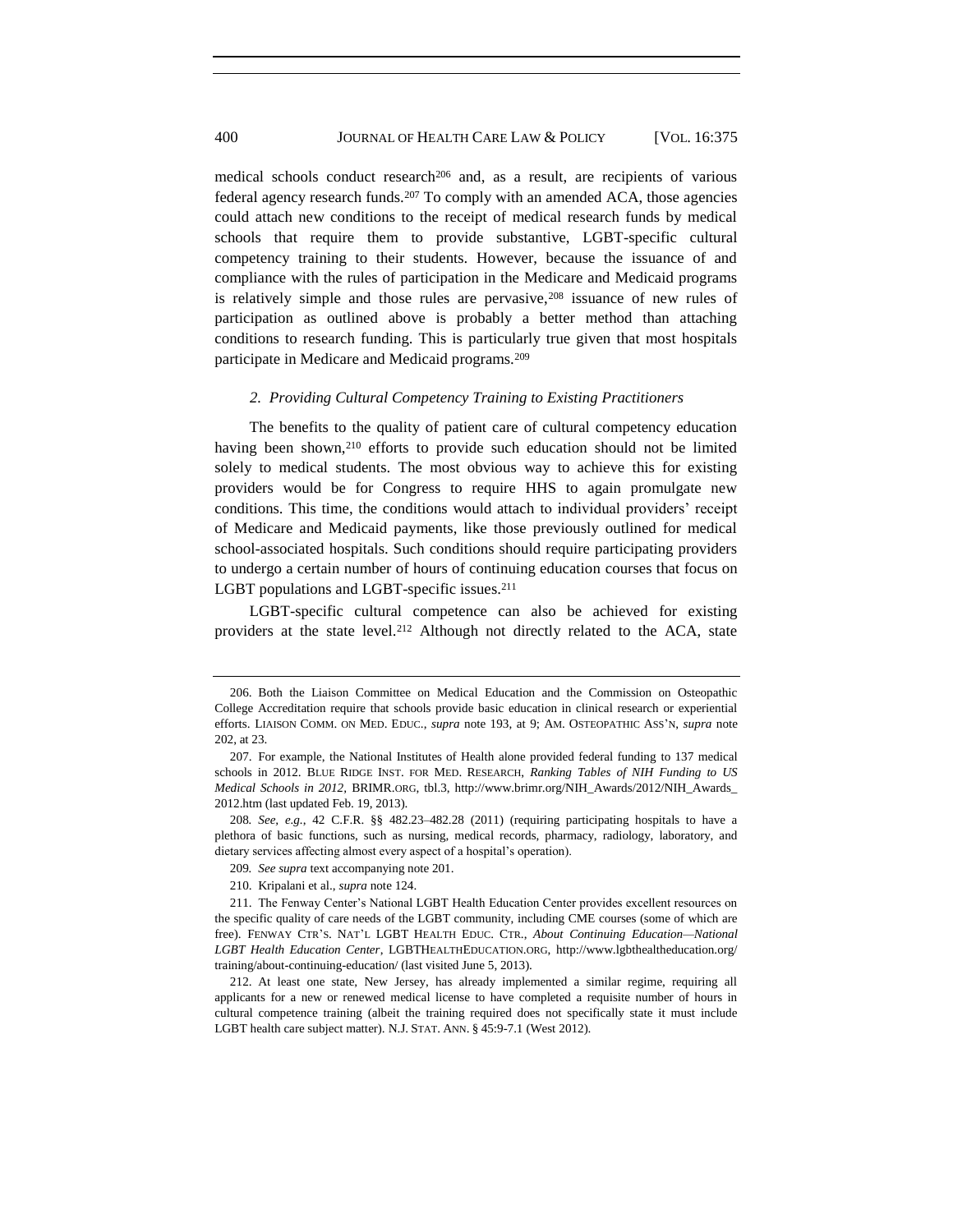licensing boards should require a certain number of hours of LGBT cultural competence training as a condition of renewed licensure, either during medical school or through continuing education.<sup>213</sup> This method can also help to ensure LGBT cultural competence in graduating medical students who are obtaining a license for the first time.

#### V. CONCLUSION

Considering the history and controversy surrounding health care reform in the United States, the passage of the ACA is certainly monumental in and of itself.<sup>214</sup> The ACA will expand access to care across the board, and greatly increase the number of Americans having health insurance who would otherwise go uninsured.<sup>215</sup> At the same time, health care disparities are evident in the LGBT community.<sup>216</sup> The disparities that exist within the LGBT community's health care are directly related to the discrimination LGBT individuals experience generally.<sup>217</sup> The substandard care provided to LGBT patients is in turn directly related to provider bias based upon a broader social stigma associated with LGBT individuals.<sup>218</sup>

Because expanding access to health care, as opposed to improving the quality of care received, is the major theme running throughout the ACA, its provisions will ultimately fail to improve the health status of LGBT individuals that the ACA otherwise covers because they do not combat broader provider-based LGBT discrimination.<sup>219</sup> Moreover, policy suggestions for improving LGBT health disparities are also directly aimed at achieving equal access to health insurance and treatment, rather than improving LGBT health outcomes. <sup>220</sup> As a result, a more comprehensive approach is needed. Physician cultural competency training has been shown to improve the overall quality of care and to increase target populations' utilization of health care services, in turn resulting in a reduction in

<sup>213.</sup> Continuing education is a conference-like process that assists physicians to remain current on new technologies, diseases and the like in their field and allows them to improve the care they provide to their patients. *Why Accredited CME is Important*, ACCREDITATION COUNCIL FOR CONTINUING MED. EDUC., http://www.accme.org/for-public/why-accredited-cme-is-important (last visited June 5, 2013). Continuing education is also a requirement to maintain a license to practice medicine. *Id.*

<sup>214</sup>*. See supra* text accompanying note [5](#page-2-1).

<sup>215</sup>*. See* CONGRESSIONAL BUDGET OFFICE, UPDATED ESTIMATES FOR THE INSURANCE COVERAGE PROVISIONS OF THE AFFORDABLE CARE ACT UPDATED FOR THE RECENT SUPREME COURT DECISION 13 (2012), *available at* http://www.cbo.gov/sites/default/files/cbofiles/attachments/43472-07-24-2012- CoverageEstimates.pdf (estimating that the ACA will grant insurance coverage to approximately thirty million previously uninsured Americans).

<sup>216.</sup> Kane-Lee & Bayer, *supra* note [15.](#page-3-1)

<sup>217</sup>*. See supra* Part I.

<sup>218</sup>*. See generally supra* not[e 24](#page-5-1) and accompanying text.

<sup>219</sup>*. See supra* Part III.D.

<sup>220</sup>*. See supra* Part II.A–C (describing how these policy suggestions fail to directly impact the treatment relationship and thus fail to address the low quality of health care received by the LGBT).